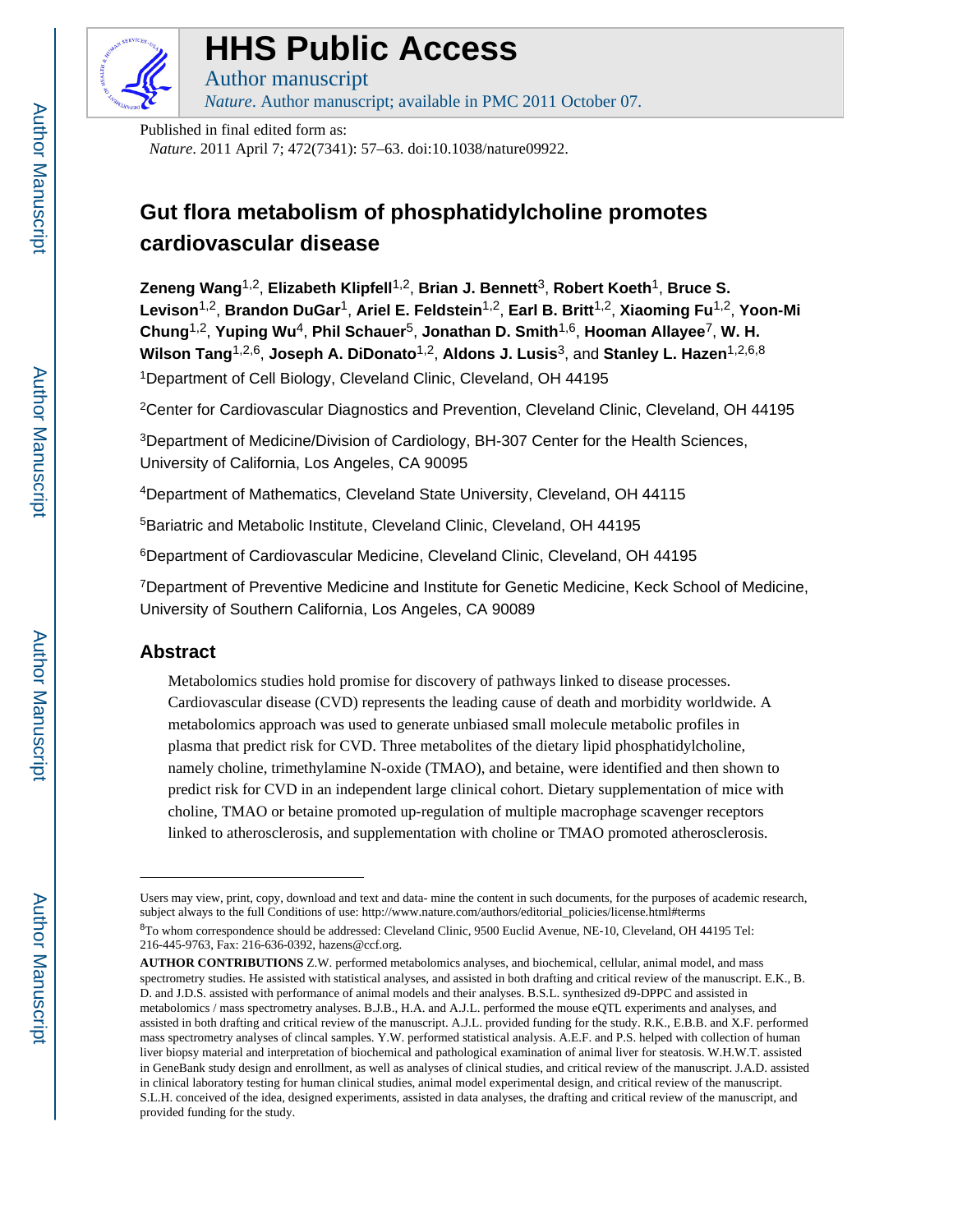Studies using germ-free mice confirmed a critical role for dietary choline and gut flora in TMAO production, augmented macrophage cholesterol accumulation and foam cell formation. Suppression of intestinal microflora in atherosclerosis-prone mice inhibited dietary cholineenhanced atherosclerosis. Genetic variations controlling expression of flavin monooxygenases (FMOs), an enzymatic source of TMAO, segregated with atherosclerosis in hyperlipidemic mice. Discovery of a relationship between gut flora-dependent metabolism of dietary phosphatidylcholine and CVD pathogenesis provides opportunities for development of both novel diagnostic tests and therapeutic approaches for atherosclerotic heart disease.

#### **Keywords**

metabolomics; atherosclerosis; intestinal microbiota; diet; phospholipid; choline

The pathogenesis of cardiovascular disease (CVD) includes genetic and environmental factors. A known environmental risk factor for the development of CVD is a diet rich in lipids. A relationship between blood cholesterol and triglyceride levels and cardiovascular risk is well established. However, less is known about the role of the third major category of lipids, phospholipids, in atherosclerotic heart disease pathogenesis.

Another potential yet controversial environmental factor in the development or progression of atherosclerotic heart disease is inflammation due to infectious agents. Studies have suggested associations between coronary disease and pathogens such as *Cytomegalovirus*  (*CMV*), *Helicobactor*, *Chlamydia*, or *C pneumoniae*1–4. However, prospective randomized trials with antibiotics in humans have thus far failed to demonstrate cardiovascular benefit5– 7 and studies with germ-free hyperlipidemic mice confirm that infectious agents are not necessary for murine atherosclerotic plaque development8. While a definite cause-and-effect relationship between bacterial or viral pathogen and atherosclerosis in humans has not yet been established, the prospect of a role for microbes and atherosclerosis susceptability remains enticing.

Intestinal microbiota ("gut flora"), comprised of trillions of typically non-pathogenic commensal organisms, serve as a filter for our greatest environmental exposure - what we eat. Gut flora play an essential role, aiding in the digestion and absorption of many nutrients9. Animal studies have recently shown that intestinal microbial communities can influence the efficiency of harvesting energy from diet, and consequently influence susceptibility for obesity10. Metabolomics studies of inbred mouse strains have also recently shown that gut microbiota may play an active role in the development of complex metabolic abnormalities, such as susceptibility to insulin resistance and non-alcoholic fatty liver disease11. A link between gut flora dependent phospholipid metabolism and atherosclerosis risk through generation of pro-atherosclerotic metabolites has not yet been reported.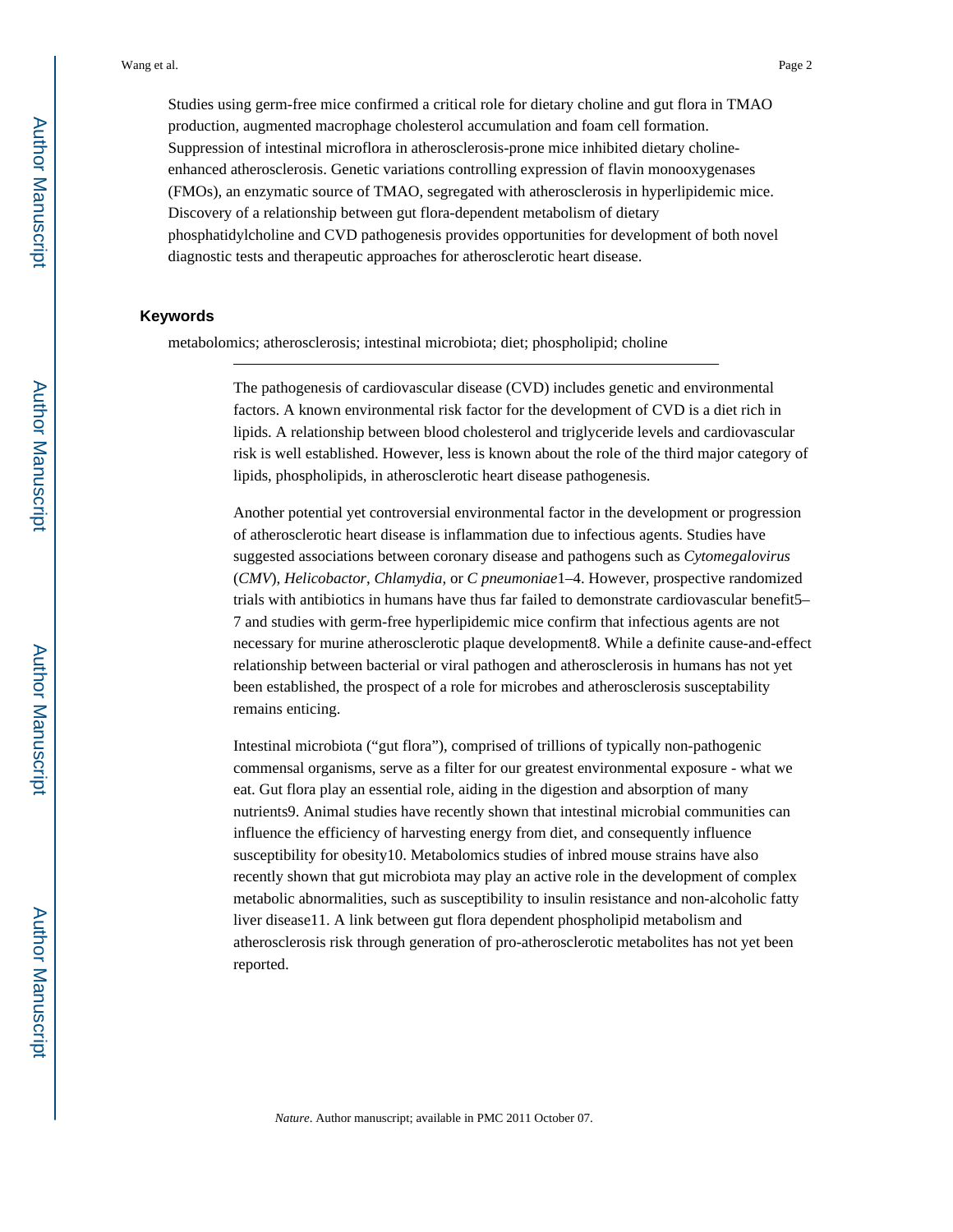## **RESULTS**

## **Metabolomics studies identify elevated plasma levels of specific analytes that are associated with increased risk for CVD**

In initial studies we sought to discover unbiased small molecule metabolic profiles in plasma that predict increased risk for cardiovascular disease (CVD). An initial "Learning Cohort" was used comprised of plasma from stable patients undergoing elective cardiac evaluation who subsequently experienced a heart attack (myocardial infarction, MI), stroke or death over the ensuing three year period versus age- and gender-matched subjects who did not. Liquid chromatography with on-line mass spectrometry (LC/MS) analysis of plasma was performed to define analytes associated with cardiac risk as described in Methods. Of an initial 2000+ analytes monitored, 40 met all acceptability criteria within the Learning Cohort. Subsequent studies within an independent "Validation Cohort" led to identification of 18 analytes that met acceptability criteria in both Learning and Validation Cohorts (Fig. 1a,b, Supplementary Fig. 1a, Supplementary Table 1).

The structural identity of the 18 small molecules in plasma whose levels track with cardiac risks was not known since the compounds were screened based upon their retention time and mass-to-charge ratio ( $m/z$ ) when analyzed by LC/MS. Among the 18 analytes, those with m/z 76, 104 and 118 demonstrated significant  $(p<0.001)$  correlations amongst one another, suggesting their potential relationship via a common biochemical pathway (Supplementary Fig. 1b). We therefore initially sought to structurally define these three analytes.

## **Identification of dietary phosphatidylcholine metabolites as markers for increased CVD risk**

The candidate compound in plasma with  $m/z$  of 76 associated with CVD risks was isolated and unambiguosly identified as trimethylamine N-oxide (TMAO) using multinuclear NMR, MS<sup>n</sup>, LC/MS/MS, and GC/MS/MS following multiple derivitization strategies (see Methods, Supplementary Figs. 2a–d, and Supplementary Table 2). TMAO, an oxidation product of trimethylamine (TMA), is a relatively common metabolite of choline in animals12–13. Foods rich in the lipid phosphatidylcholine (PC, also called lecithin), which predominantly includes eggs, milk, liver, red meat, poultry, shell fish and fish, are believed to be the major dietary sources for choline, and hence TMAO production14. Briefly, initial catabolism of choline and other trimethylamine containing species (e.g. betaine) by intestinal microbes forms the gas TMA13, which is efficiently absorbed and rapidly metabolized by at least one member of the hepatic flavin monooxygenase (FMO) family of enzymes, FMO3, to form TMAO15–16. Identification of the plasma analyte associated with CVD risk with m/z 76 as TMAO therefore suggested that the plasma analyte with m/z 104 might be choline. Further, these results also suggested that the plasma analyte with  $m/z$  118 associated with CVD might be related to PC (choline) metabolism.

To test the hypothesis that the plasma analytes with m/z 76 (TMAO), 104 and 118 might all be derived from the major dietary lipid PC, mice were fed egg yolk PC (via oral gavage) and plasma levels of analytes over time were monitored. In both male and female mice, analytes with the same  $m/z$  (76, 104 and 118) and the same retention times as the corresponding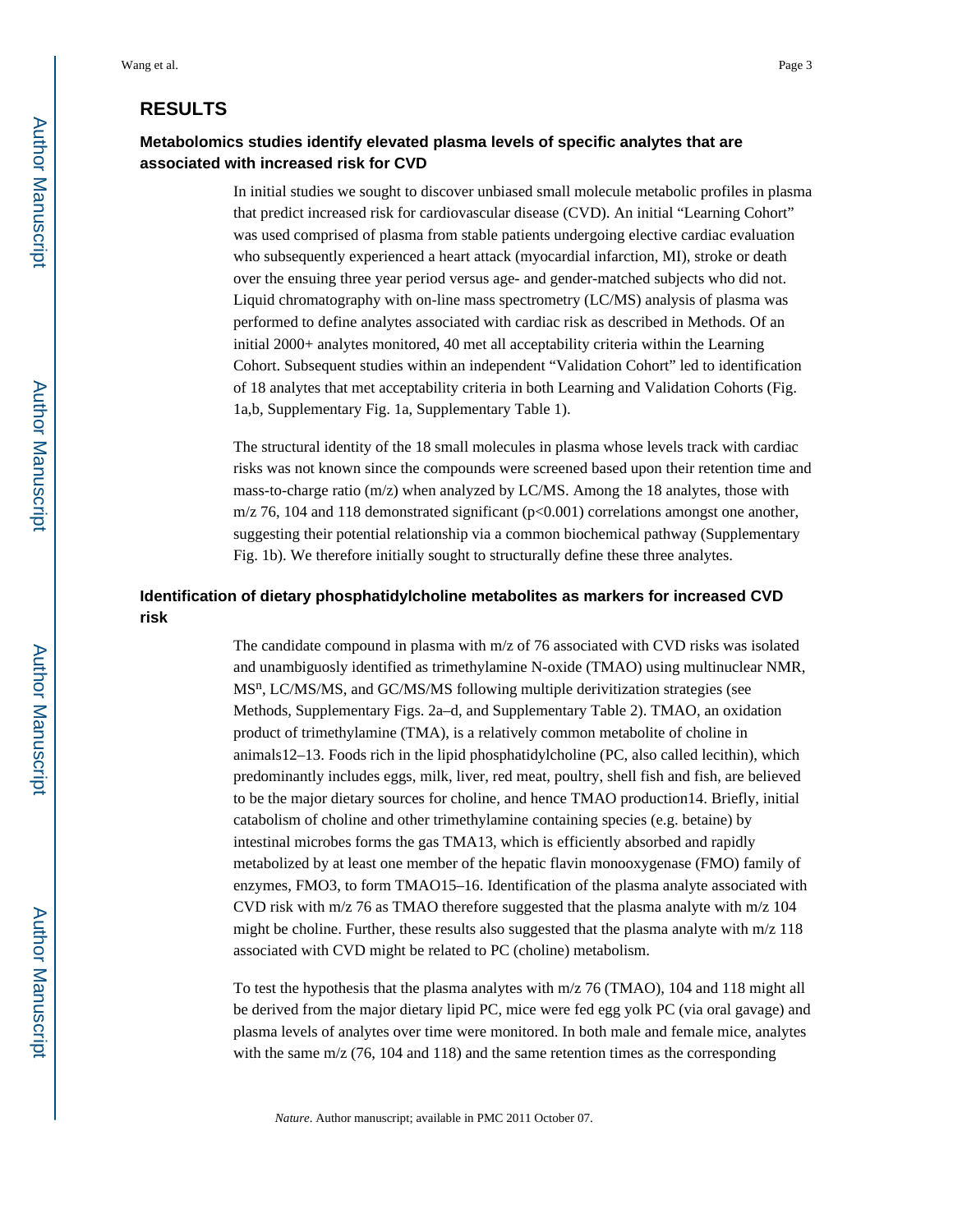the analyte at  $m/z$  118 was derived from PC. Confirmation that the plasma analyte  $(m/z 104)$ associated with CVD risk was choline was achieved by MS<sup>n</sup>, LC/MS/MS, and GC/MS/MS following multiple derivitization strategies (Supplementary Fig. 4a–d; Supplementary Table 3).

We next studied the plasma analyte with  $m/z$  118. We hypothesized that the analyte was either betaine or one of several potential methyltransferase metabolites of choline (see Supplementary Fig. 5a for structures and strategy for discrimination amongst these isomers). To both distinguish amongst these species, and explore a role for intestinal generation of the various metabolites, different isotopically labeled choline precursors were administered to mice either via oral (gavage) vs. parenteral (intraperitoneal, i.p.) route. The observed m/z of new isotopically labeled analytes at the appropriate retention times identified in plasma following these isotope tracer studies are sumarized in Fig. 2a. Oral administration of nonlabeled choline resulted in time-dependent increases in plasma levels of analytes with m/z 76, 104 and 118, consistent with TMAO, choline and either betaine or a methylated choline species (Supplementary Fig. 6a). Use of selectively deuterated choline species at either the trimethylamine moiety (d9-isotopomer) or the ethyl moiety (d4-isotopomer) unambigously confirmed the m/z 118 analyte as betaine (Figs. 2a, Supplementary Fig. 6b). Further confirmation was acquired by observing the same retention time in LC/MS and an identical CID mass spectrum (Supplementary Fig. 5b). Moreover, supplementation of PC or choline isotopomers via gavage or i.p. injection showed an absolute requirement for oral route in TMAO production, whereas betaine production from PC or choline was formed via both oral and i.p. routes (Fig. 2, Supplementary Fig. 7a).

#### **Demonstration of an obligate role for gut flora in TMAO formation from dietary PC**

Intestinal microflora play a role in TMAO formation from dietary free choline13. We therefore hypothesized that commensal organisms (i.e. gut flora) might also have an obligate role in TMAO formation from dietary PC. To test this, deuterated PC was synthesized whereby the choline-methyl groups were deuterium labelled (i.e. d9-PC) and used as isotope tracer for feeding studies. When mice were fed via oral gavage with d9-PC, time-dependent appearance of the anticipated d9-isotopomer of TMAO was observed in plasma (Fig. 2c). Interestingly, pre-treatment of mice with a three-week course of broad spectrum antibiotics to suppress intestinal flora completely suppressed appearance of d9-TMAO in plasma following oral d9-PC (Fig. 2c). A similar pattern was observed following oral administration of d9-choline to mice, with d9-TMAO produced in untreated mice, but not in the same mice following a three-week course of broad spectrum antibiotics (Supplementary Fig. 7b), or in germ free mice born sterilely by Caesarian section (Supplementary Fig. 7c). In a final series of studies, mice with suppressed intestinal microflora following antibiotics were placed in conventional cages with normal (i.e. non-germ-free) mice to permit intestinal colonization with microbes. After four weeks, repeat oral d9-PC challenge of the now "conventionalized" mice resulted in readily detectable plasma levels of d9-TMAO (Fig. 2c). Similar results were observed following conventionalization of germ-free mice and oral d9-choline (Supplementary Fig. 7c). Collectively, these results show an obligate role for intestinal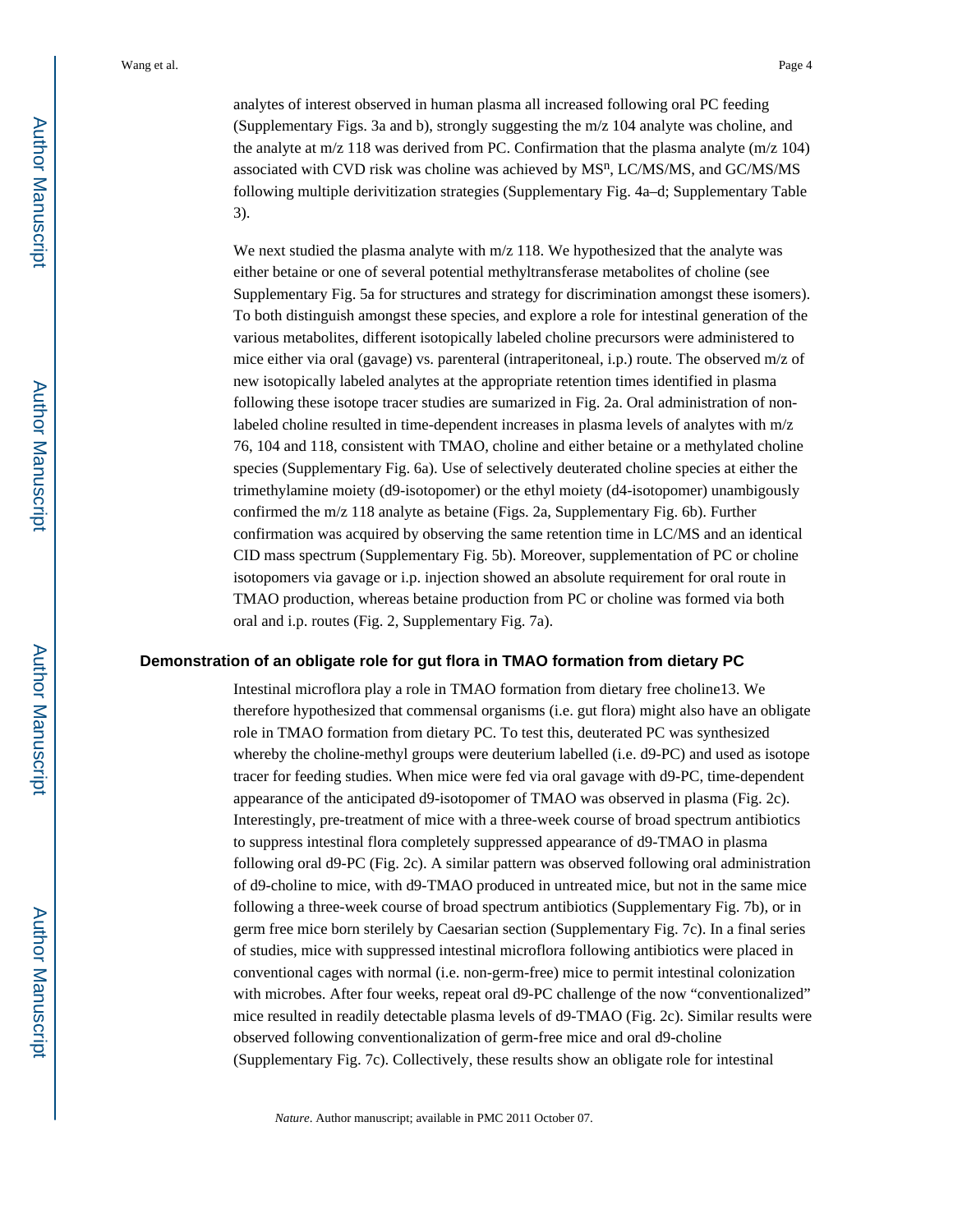microbiota in generation of TMAO from the dietary lipid PC. They also reveal the following metabolic pathway for dietary PC producing TMAO:  $PC \rightarrow$  choline  $\rightarrow$  TMA $\rightarrow$  TMAO.

## **Confirmation of elevated plasma levels of the dietary PC metabolites TMAO, choline and betaine as predictors of cardiovascular risk in a large independent clinical cohort**

We next sought to independently confirm the prognostic value of monitoring fasting plasma levels of TMAO, choline and betaine in a large independent clinical cohort distinct from subjects examined in both the Learning and Validation Cohorts. Stable subjects (N=1876) undergoing elective cardiac evaluations were enrolled. Clinical, demographic and laboratory characteristics of the cohort are provided in Supplementary Table 4a. Fasting plasma levels of TMAO, choline and betaine were quantified by LC/MS/MS using methods specific for each analyte (Supplementary Fig. 8). Elevated levels of choline, TMAO and betaine were all observed to show dose-dependent associations with the presence of CVD (Fig. 3a–c) and multiple individual CVD phenotypes including peripheral artery disease (PAD), coronary artery disease (CAD), and history of myocardial infarction (MI) (Supplementary Tables 5a– d for multilogistic regression models, and Supplementary Table 5e for Somers' Dxy correlation). The associations between increased risk of all CVD phenotypes monitored and elevated systemic levels of the three PC metabolites held true following adjustments for traditional cardiac risk factors and medications usage (Figs. 3a–c, Supplementary Tables 5a– e).

## **Dietary choline or TMAO supplementation enhances atherosclerotic lesion development in mice**

We next investigated whether the strong associations noted between plasma levels of the dietary PC metabolites and CVD risk reflected some hidden underlying pro-atherosclerotic mechanism. Atherosclerosis-prone mice (C57BL/6J.Apoe−/−) at time of weaning were placed on either normal chow diet (contains 0.08–0.09% total choline, wt/wt) or normal chow diet supplemented with intermediate (0.5%) or high amounts of additional choline (1.0 %) or TMAO (0.12%). At 20 weeks of age enhanced aortic atherosclerotic plaque was noted in both male and female mice on diets supplemented with either choline or TMAO (Fig. 3d, Supplementary Fig. 9a). Analysis of plasma levels of choline and TMAO in each of the dietary arms showed nominal changes in plasma levels of choline, but significant increases of TMAO in mice receiving either choline or TMAO supplementation (Supplementary Fig. 10). Parallel examination of plasma cholesterol, triglycerides, lipoproteins, glucose levels, and hepatic triglyceride content in the mice failed to show significant increases that could account for the enhanced atherosclerosis (Supplementary Table 6, Supplementary Fig. 11). Interestingly, all dietary groups of mice revealed a significant positive correlation between plasma levels of TMAO and atherosclerotic plaque size (Fig. 3e, Supplementary Fig. 9b). Of note, plasma TMAO levels observed within the female mice (which get enhanced atherosclerosis relative to their male counterparts), even on normal chow diet, were significantly higher than those observed among male mice (Supplementary Fig. 10). No significant gender differences in plasma levels of TMAO were observed in humans (P=0.47); however, a clear dose-response relationship was observed between TMAO levels and clinical atherosclerotic plaque burden in subjects undergoing coronary angiography (Fig. 3f).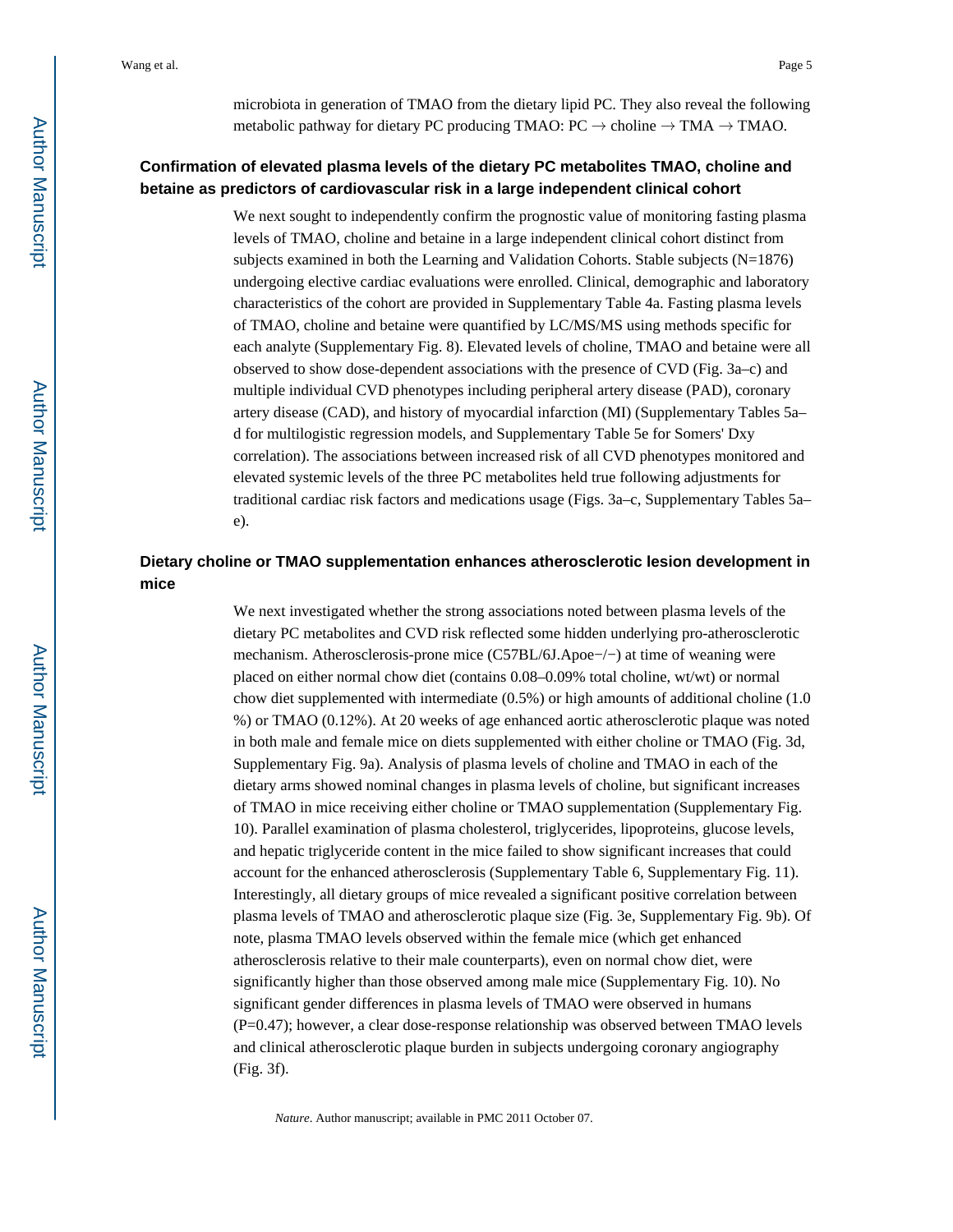## **Genetic and biochemical studies implicate hepatic flavin monooxygenases (FMOs) in TMAO production and atherosclerosis susceptability**

Hepatic FMO3 is a known enzymatic source for TMAO in humans, based on the recent recognition of the etiology of an uncommon genetic disorder called trimethylaminuria (also known as fish malodor syndrome)15,17. Subjects with this metabolic condition have impaired capacity to convert TMA, which smells like rotting fish, into TMAO, an odorless stable oxidation product17. We therefore sought to identify possible sources of genetic regulation and role of FMO3 in atherosclerosis using integrative genetics in mice18. Expression levels of FMO3 were determined by microarray analysis in the livers of mice from an F2 intercross between atherosclerosis-prone C57BL/6J.Apoe−/− mice and atherosclerosis-resistant C3H/HeJ.Apoe−/− mice and compared with quantitative measures of atherosclerosis. The expression level of FMO3 showed marked differences between genders (females > 1,000 fold higher than in males). Significant positive correlations were readily found between hepatic FMO3 expression and atherosclerotic lesions (Fig. 4a; Supplementary Fig. 12 top row; Supplementary Fig. 13). Interestingly, a highly significant negative correlation with plasma high density lipoprotein (HDL) cholesterol levels was noted in both male and female mice (Fig. 4b; Supplementary Fig. 12, middle row). Further, plasma levels of the PC metabolite, TMAO, showed a significant positive correlation with hepatic FMO3 expression level in mice (Fig. 4c; Supplementary Fig. 12 bottom row).

FMO3 is one member of a family of FMO enzymes, the majority of which are physically located as a cluster of genes on chromosome 1 in both humans and mice. The various FMOs share sequence homology and overlapping substrate specificities. Further, while rare mutations in or near the FMO3 gene have been identified in individuals with trimethylaminuria19, the impact of these mutations on other FMO genes remains unknown. Examination of the hepatic expression levels of the various FMOs revealed that many are highly correlated with each other in both mice and humans (Supplementary Table 7). Examination of hepatic expression levels of additional FMOs in mice from the atherosclerosis F2 intercross revealed multiple FMOs are significantly correlated with aortic lesion formation, HDL cholesterol concentrations, and plasma TMAO levels (Supplementary Figs. 14–16), suggesting that multiple members of the FMO family of enzymes may participate in atherosclerosis and the  $PC \rightarrow TMAO$  metabolic pathway. To explore the relationship between hepatic FMOs and plasma TMAO levels in humans, paired samples of liver and plasma from subjects undergoing elective liver biopsy were examined. Amongst all of the human FMO monitored, only a trend toward positive association was noted between hepatic expression of FMO3 and plasma TMAO levels (Fig. 4d; Supplementary Fig. 17).

Next, we focused on the genetic regulation of hepatic FMO3 expression (and other FMOs) using eQTL (expression quantitative trait locus) analyses in the F2 mouse cross. The eQTL plot for FMO3 mRNA levels is shown in Supplementary Fig. 18, and demonstrates a strongly suggestive cis locus (LOD=5.9) on mouse chromosome 1 at 151 Mb. FMO3 (and several other FMOs) is located at 164.8 Mb in a region identified as non-identical by descent between C3H/HeJ and C57BL/6 (<http://mouse.perlegen.com>). This region is just distal to the 95% confidence interval of a previously reported murine atherosclerosis susceptibility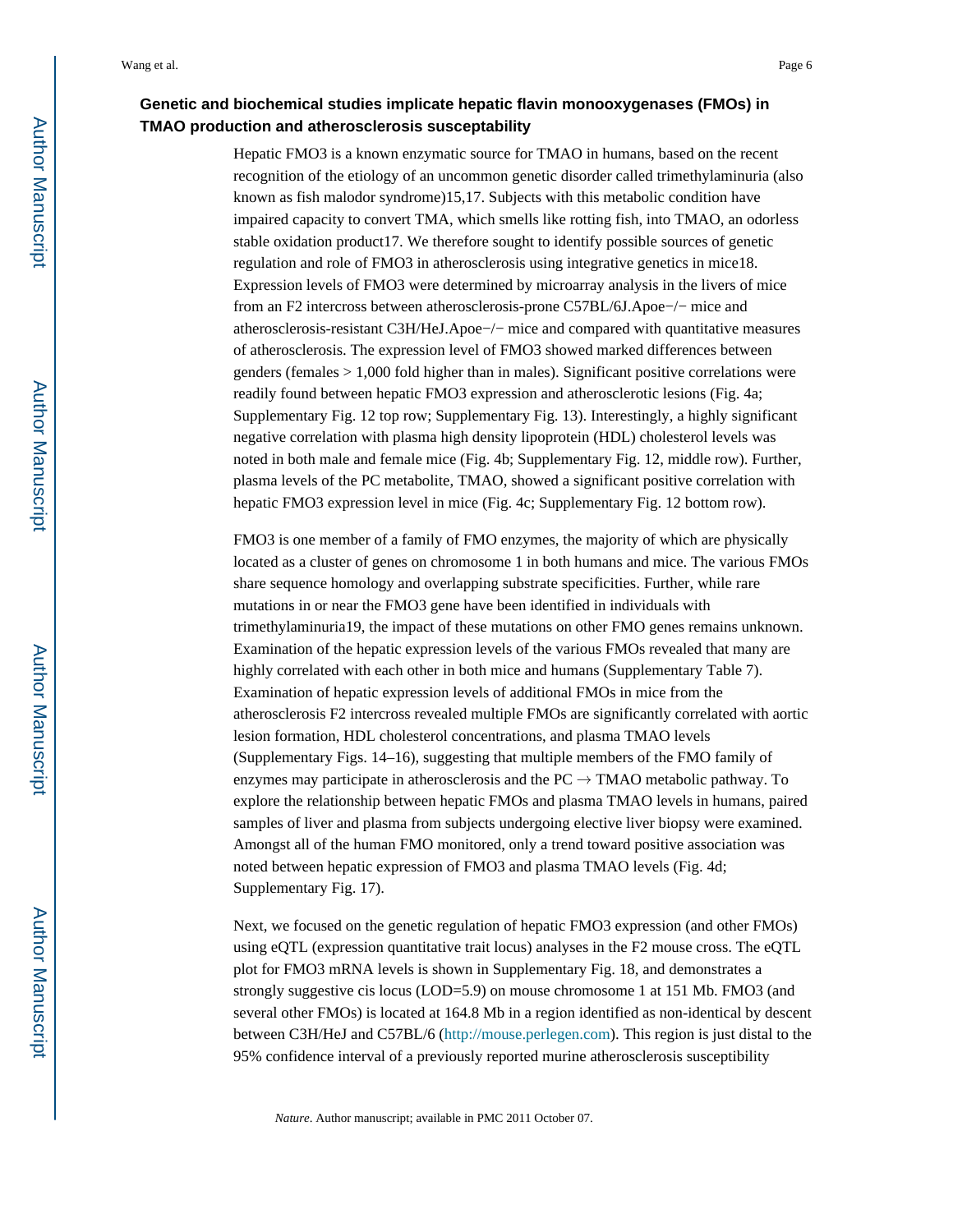locus20. Examining the effect of the closest SNP to FMO3 (rs3689151) as a function of alleles inherited from either parental strain indicated a strong effect on atherosclerosis in both genders of the F2 mice (Kruskal-Wallis test,  $p<1.\times10^{-6}$ ). Bonferroni corrected pairwise comparisons indicated a dose-dependent significant increase in atherosclerosis in F2 mice heterozygous or homozygous for the C57BL/6J allele (Fig. 4e). Although the resolution on average for an F2 intercross of this size is in excess of 20 Mb and thus does not provide `gene level' resolution, these data show that the locus encompassing the FMO gene cluster on chromosome 1 is associated with atherosclerotic lesion size. Collectively, these results indicate that: (i) hepatic expression levels of multiple FMOs are linked to plasma TMAO levels in mice; (ii) hepatic expression levels of multiple FMOs are associated with both the extent of aortic atherosclerosis and HDL cholesterol levels in mice; (iii) hepatic expression levels of FMO3 suggest an association with plasma TMAO levels in humans; and (iv) a genetic locus containing the FMO gene cluster on chromosome 1 in mice has a strong effect on atherosclerosis.

## **Dietary supplementation with PC-Mderived metabolites induces gut flora-dependent in vivo up-regulation of atherogenic macrophage scavenger receptors and foam cell formation**

To explore potential mechanisms through which dietary choline and its metabolites might exert their pro-atherosclerotic effects, C57BL/6J.Apoe−/− mice at time of weaning were placed on a normal chow diet supplemented with either choline, TMAO or betaine (for > 3 weeks). Both mRNA levels (Supplementary Fig. 19) and surface protein levels (Figs. 4f, g; Supplementary Fig. 20) of two macrophage scavenger receptors implicated in atherosclerosis, CD36 and SR-A1, were then determined in peritoneal macrophages. Relative to normal chow diet, animals supplemented with either choline, TMAO or betaine all showed enhanced macrophage levels of CD36 and SR-A1. We next examined the impact of dietary choline and gut flora on endogenous formation of cholesterol-laden macrophage foam cells, one of the earliest cellular hallmarks of the atherosclerotic process. Hyperlipidemic C57BL/6J.Apoe−/− mice were fed diets with defined levels of choline as follows: (i) "control" (0.07–0.08%, wt/wt), which is similar to the choline content of normal chow (0.08–0.09%); versus (ii) high "choline", corresponding to  $> 10$ -fold higher level of choline (1.0%, wt/wt) than normal chow. Concomitantly, half of the mice were administered broad spectrum antibiotics for 3 weeks in order to suppress intestinal microflora, which was confirmed by the reduction of plasma TMAO levels by >100-fold (plasma TMAO concentrations in groups receiving antibiotics were <100 nM). While mice on the control diet showed modest evidence of endogenous macrophage foam cell formation, as indicated by oil-red-O staining of peritoneal macrophages, mice on the 1% choline supplemented diet showed markedly enhanced lipid-laden macrophage development (Fig. 5a). In contrast, suppression of intestinal flora significantly inhibited dietary choline-induced macrophage foam cell formation (Fig. 5a,b). These results were confirmed by microscopic quantification of endogenous foam cell levels (Fig. 5b), and analytical quantification of the cholesterol content of recovered macrophages (Fig. 5c). Histopathology and biochemical studies of livers recovered from these mice showed no evidence of steatosis (Supplementary Fig. 21). Parallel analyses of plasma PC metabolites also demonstrated no significant changes in choline or betaine levels between the different dietary groups, and significant increases of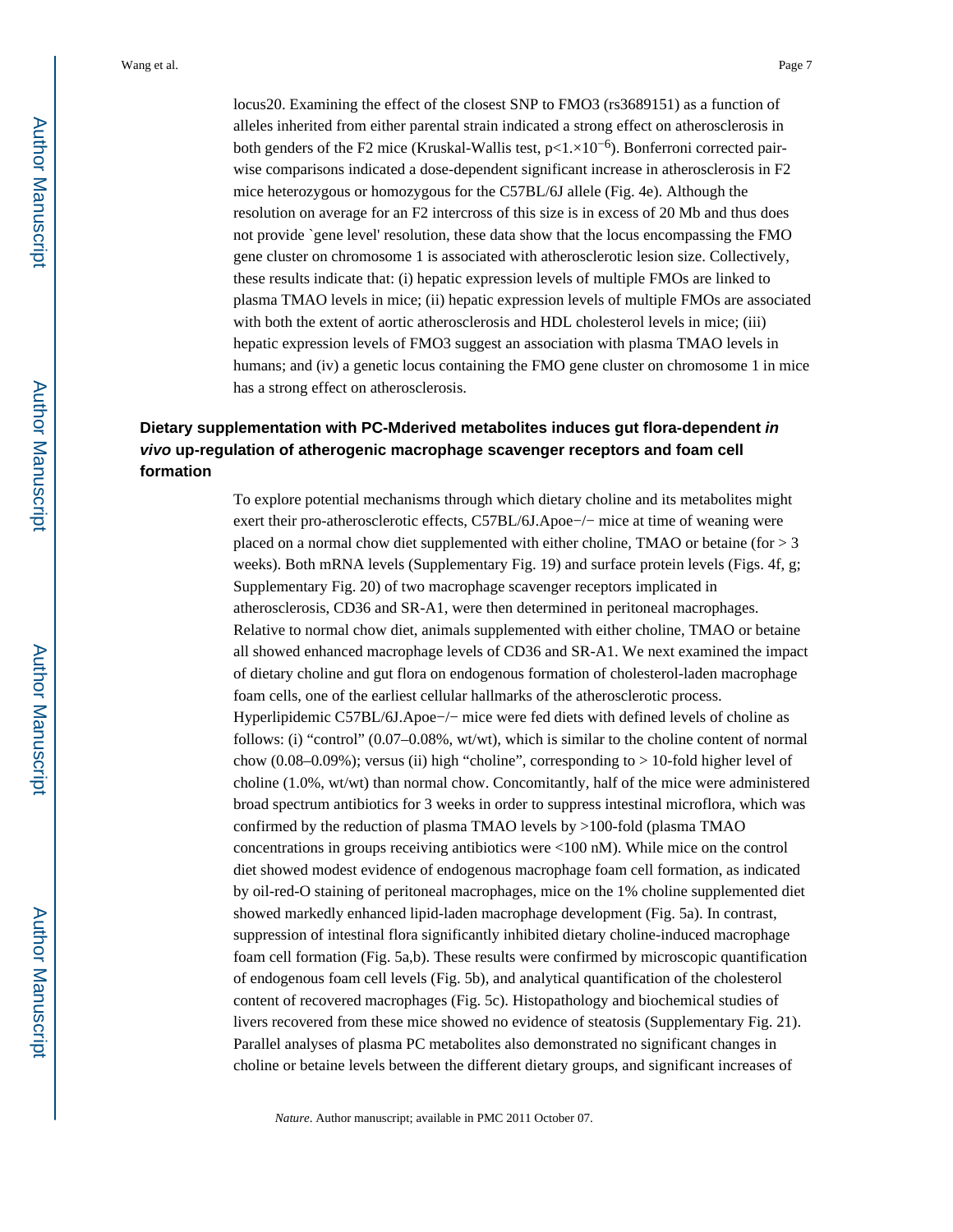plasma TMAO levels only in mice on the high choline diet in the absence of antibiotics (males, control vs. choline diet,  $2.5\pm0.1$   $\mu$ M vs.  $28.3\pm2.4$   $\mu$ M,  $p<0.001$ ; for females, control vs. choline diet,  $4.0\pm0.5$  μM vs.  $158.6\pm32.9$  μM, p<0.001).

#### **Demonstration of gut flora involvement in dietary choline-induced atherosclerosis**

In additional studies we sought to test whether gut flora is involved in dietary cholineinduced atherosclerosis. At the time of weaning (4 week old), atherosclerosis-prone C57BL/ 6J.Apoe−/− mice were placed on either a control diet (0.08±0.01%, wt/wt, choline) or a diet supplemented with 1% choline (wt/wt, choline diet). Half of the mice were also treated with broad spectrum antibiotics to suppress intestinal microflora. Serial plasma measurements confirmed suppression of TMAO levels to virtually non-detectable levels (<100 nM) throughout the duration of the study. At 20 weeks of age, mice were sacrificed and aortic root lesion development was quantified. In the absence of antibiotics (i.e. preserved intestinal microflora), choline supplementation augmented atherosclerosis in both male and female mice nearly three fold (Figs. 5d,e,f). In contrast, suppression of intestinal flora completely inhibited dietary choline-mediated enhancement in atheroscelerosis (Figs. 5d,e,f). Aortic macrophage content and scavenger receptor CD36 immunoreactive surface area within aortic lesions were markedly increased on the high choline diet, but not when intestinal microflora was suppressed with antibiotic treatment (Fig. 5g,5h; Supplementary Figs. 22,23). Both histopathological and biochemical examination of liver sections from mice showed no evidence of steatosis or altered neutral lipid (triglyceride or cholesterol/ cholesterol ester) levels on either diet in the absence or presence of antibiotics (Supplementary Fig. 21 and Supplementary Table 8). Finally, the structural specificity of PC metabolites in promoting a proatherogenic macrophage phenotype was examined. Mice fed diets supplemented with trimethylamine species (choline or TMAO) showed increased peritoneal macrophage cholesterol content and elevated plasma levels of TMAO. In contrast, dietary supplementation with the choline analog 3,3-dimethyl-1-butanol (DMB), where the quaternary amine nitrogen of choline is replaced with a carbon, resulted in no TMAO increase and no increased cholesterol in macrophages (Supplemental Fig. 24).

## **DISCUSSION**

Using a targeted metabolomics approach aimed at identifying plasma metabolites whose levels predict risk of CVD in subjects, we have identified a novel pathway linking dietary lipid intake, intestinal microflora and atherosclerosis (Fig. 6). The pathway identified (dietary PC/choline -> gut flora-formed TMA -> hepatic FMO-formed TMAO) represents a unique additional nutritional contribution to the pathogenesis of CVD that involves choline metabolism, an obligate role for the intestinal microbial community, and regulation of surface expression levels of macrophage scavenger receptors known to participate in the atherosclerotic process. The pro-atherogenic gut flora-generated metabolite, TMAO, is formed in a two-step process initiated by gut flora-dependent cleavage of a trimethylamine species (e.g. PC, choline, betaine) generating the precursor TMA, and subsequent oxidation by FMO3 and possibly other FMOs (Fig. 6). PC is by far the most abundant dietary source of choline in most humans. The present results indicate that both environmental exposure (dietary lipid) and microbial flora participate in TMAO production and the atherogenic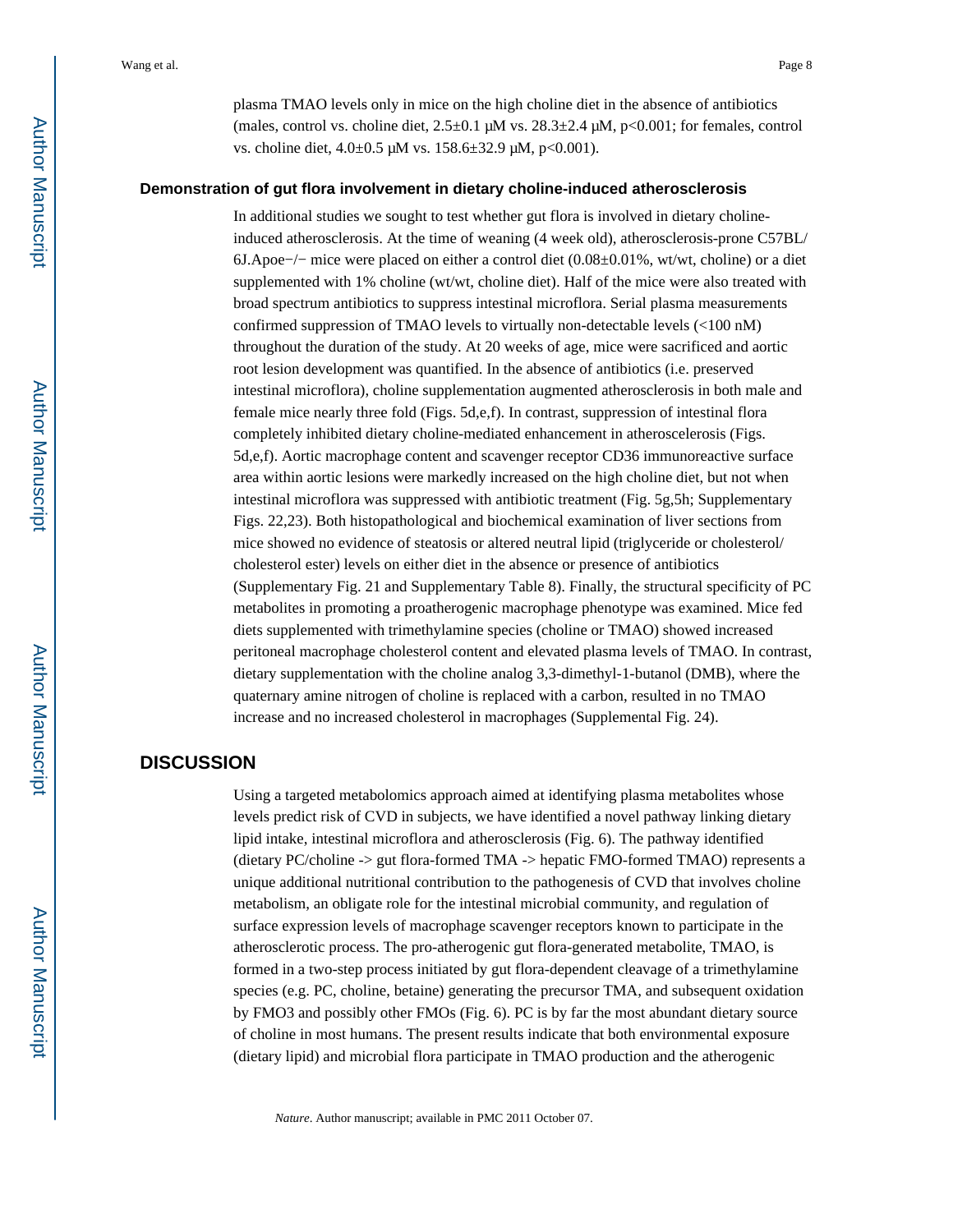macrophage phenotype. While the present genetic studies also suggest a role for hepatic expression levels of one or more FMOs in both enhanced atherosclerotic plaque and decreased HDL levels in mice, the participation of FMOs in human atherosclerosis and HDL cholesterol levels remains to be established. Strong associations between systemic TMAO levels and both angiographic measures of coronary artery atherosclerotic burden and cardiac risks were observed among subjects; however, no correlation was observed between plasma TMAO levels and HDL cholesterol levels in subjects. It remains to be determined whether genetic impairment in FMO3 alone or in combination with other FMOs, is protective for CVD. No phenotype other than the objectionable odor accompanying this disorder is known. In fact, individuals with trimethylaminuria often become vegans, since reducing ingestion of dietary lipids decreases TMA production and the associated noxious odor. Little is also known about the biologic functions of TMAO in humans. TMAO apparently serves as an osmolite in the freeze-avoidance response of some species21. In vitro it can function as a small molecule chaperone, affecting the folding and functioning of some proteins22–23. In addition, TMAO and TMA accumulate in plasma of subjects on maintenance hemodialysis24, suggesting that TMAO might contribute to the well-established enhanced CVD risk noted among subjects with end-stage renal disease.

Choline is an essential nutrient that is usually grouped within the vitamin B complex. Choline and its metabolite, betaine, are methyl donors, along with folate, and are metabolically linked to transmethylation pathways including synthesis of the CVD risk factor homocysteine. Deficiency in both choline and betaine are suggested to produce epigenetic changes in genes linked to atherosclerosis25–26, and acute choline and methionine deficiency in rodent models causes lipid accumulation in liver (steatohepatitis), heart and arterial tissues27. Alternatively, some studies have reported an association between increased whole blood levels of total choline and cardiovascular disease28–29. Few clinical studies have examined the relationship between choline intake and CVD30, probably because accurate measures of the choline content of most foods has only recently become available14 ([http://www.nal.usda.gov/fnic/foodcomp/Data/Choline/Choln02.pdf\)](http://www.nal.usda.gov/fnic/foodcomp/Data/Choline/Choln02.pdf). The association between dietary choline (and alternative trimethyl amine containing species) and atherosclerosis is complex and will be influenced by the composition of the intestinal microflora.

The human intestinal microbial community is an enormous and diverse ecosystem with known functions in nutrition, gut epithelial cell health, and innate immunity31. Intestinal flora also has recently been implicated in development of some metabolic phenotypes such as obesity and insulin resistance, as well as alterations in immune responses11,32–34. As far as we know, the present studies are the first to identify a direct link between intestinal microflora, dietary PC and CVD risk. These results suggest that an appropriately designed probiotic intervention may serve as a therapeutic strategy for CVD. Interestingly, production of TMAO can be altered by probiotic administration35. Thus, in addition to the current clinical recommendation for general reduction in dietary lipids, manipulation of commensal microbial composition may be a novel therapeutic approach for the prevention and treatment of atherosclerotic heart disease and its complications. Finally, the present studies suggest an additional novel treatment for atherosclerosis - blocking the presumed pathogenic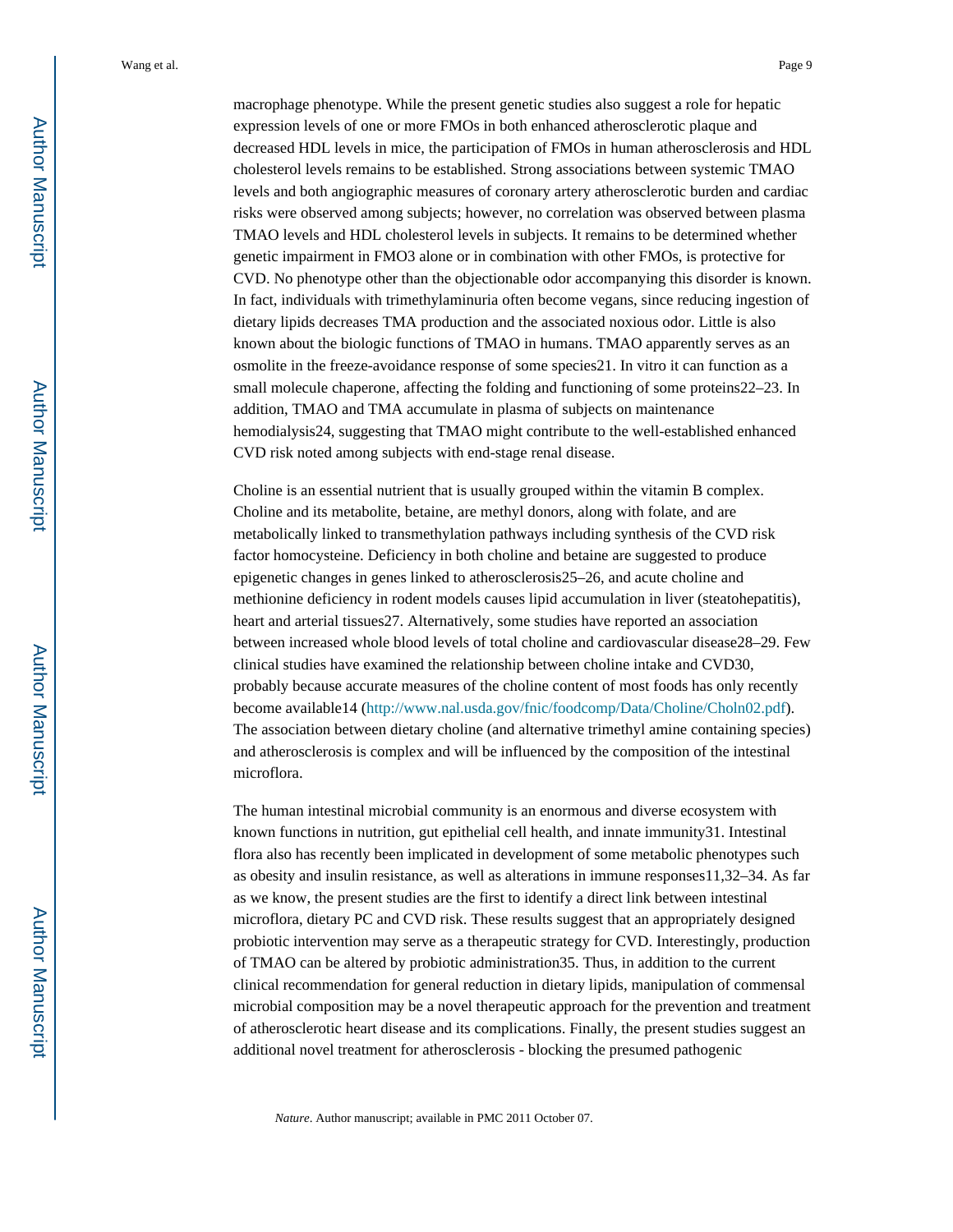biochemical pathway at the level of the gut flora through use of a non-systemically absorbed inhibitor.

## **METHODS SUMMARY**

Plasma samples and associated clinical study data were identified in patients referred for cardiac evaluation at a tertiary care center. All subjects gave written informed consent and the Institutional Review Board of the Cleveland Clinic approved all study protocols. Unbiased metabolic profiling was performed using liquid chromatography coupled to electrospray ionization mass spectrometry (LC/MS). Target analyte structural identification was achieved using a combination of LC/MS/MS, LC-MS<sup>n</sup>, multinuclear NMR, gas chromatography-mass spectrometry, and choline isotope tracer feeding studies in mice as outlined in Methods. Statstical analyses were performed using R (version 2.10.1)36. Intestinal microflora was suppressed by supplementation of drinking water with a cocktail of broad spectrum antibiotics37. Germ-free mice were purchased from Taconic SWGF. QTL analyses to identify atherosclerosis related genes were performed on F2 mice generated by crossing atherosclerosis prone C57BL/6J.*apoe*−/− mice and atherosclerosis resistant C3H/ HeJ.apoe−/− mice38. mRNA expression was assayed by Microarray Analysis and Real Time PCR. Aortic root lesion area in mice was quantified by microscopy after staining39. Mouse peritoneal macrophages were collected by lavage for foam cell quantification and cholesterol accumulation assay. Surface protein levels of scavenger receptors, CD36, SR-A1, were determined by flow cytometry.

## **METHODS**

#### **General Procedures**

Lipids were extracted by chloroform:methanol  $(2:1, v/v)40$ . Cholesterol was quantified by GC/MS41. Triglyceride was quantified by GPO reagent set (Pointe Scientific)42. Cell DNA content was quantified by PicoGreen43. RNA was isolated by TRIZOL® reagent (Invitrogen) and RNeasy Mini Kit (Qiagen). All reagents were purchased from Sigma unless otherwise specified.

#### **Research Subjects**

Plasma samples and associated clinical data were collected as part of two studies involving stable non-symptomatic subjects undergoing elective cardiac evaluations at a tertiary care center. The first study, GeneBank, is a large well-characterized tissue repository with longitudinal data from subjects undergoing elective diagnostic left heart catheterization or elective coronary computed tomography angiography44. The second study, BioBank, includes subjects undergoing cardiac risk factor evaluation/modification in a preventive cardiology clinic45. CAD included adjudicated diagnoses of stable or unstable angina, MI or angiographic evidence of 50% stenosis of one or more epicardial vessels. PAD was defined as any evidence of extra-coronary atherosclerosis. Atherosclerotic CVD was defined as the presence of either CAD or PAD. All subjects gave written informed consent and the Institutional Review Board of the Cleveland Clinic approved all study protocols.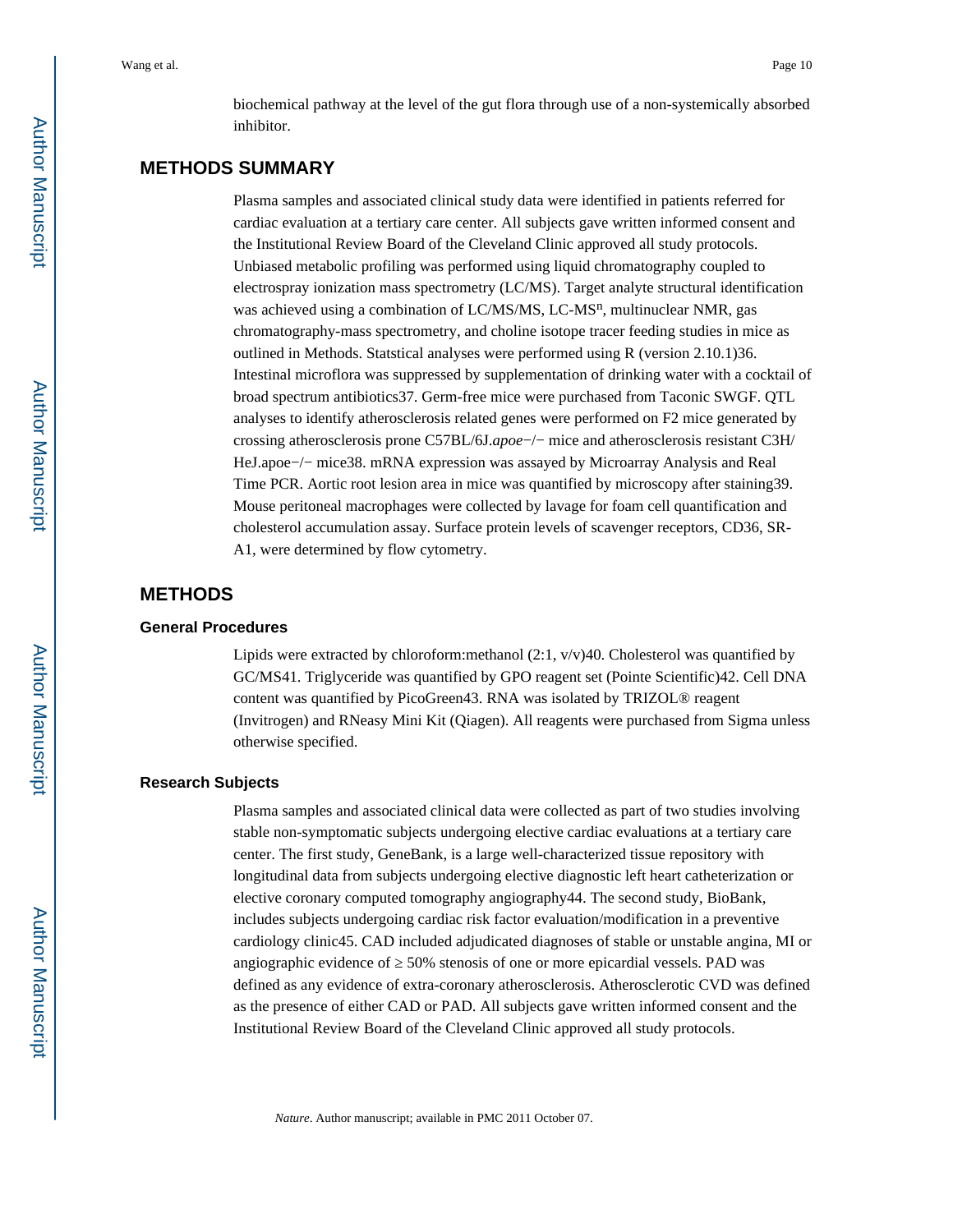Discovery metabolomics analyses began with an unbiased search for plasma (fasting, EDTA purple top tube) analytes linked to CVD risk using a case:control design (Learning Cohort, N=50 cases and 50 controls). Cases were randomly selected from GeneBank subjects who experienced an MI, stroke or death over the ensuing three year period. An age- gendermatched control group was randomly selected from GeneBank subjects that did not experience a CVD event. An independent non-overlapping Validation Cohort (N=25 cases and 25 controls) was also from GeneBank. A third large (N=1876) independent study comprised of non-overlapping subjects then evaluated clinical associations of identified analytes. Approximately half  $(N=1020)$  of the subjects enrolled were from GeneBank and the remaining (N=856) were from BioBank. Similar patient characteristics within each cohort and the combined cohort are observed, as shown in Supplementary Table 4a.b. The association of each PC metabolite and various cardiovascular phenotypes within each cohort (GeneBank and BioBank) are also similar (Supplementary Tables 4c–e). All subjects in the large independent clinical study had similar inclusion and exclusion criterion, negative cardiac enzymes (troponin  $I < 0.03$  ng/ml) and no recent history of MI or CABG. Estimate of glomerular filtration rate was calculated using the MDRD formula46. Fasting blood glucose, C reactive protein, troponin I and lipid profiles were measured on the Abbott ARCHITECT platform (Abbott Diagnostics).

#### **Metabolomics analyses**

Plasma proteins were precipitated with 4 volumes of ice cold methanol and small molecule analytes within supernatants were analyzed following injection onto a phenyl column (4.6  $\times$ 250 mm, 5 μm Rexchrom Phenyl; Regis, Morton Grove, IL) at a flow rate of 0.8 ml/min using a Cohesive HPLC (Franklin, MA) interfaced with an PE Sciex API 365 triple quadrupole mass spectrometer (Applied Biosystems, Foster, CA) with Ionics (Ontario, Canada) HSID+, EP10+, XT+ redesigned source and collision cell as upgrades in positive MS1 mode. LC gradient (LC1) starting from 10 mM ammonium formate over 0.5 min, then to 5 mM ammonium formate, 25 % methanol and 0.1 % formic acid over 3 min, held for 8 min, followed by 100% methanol and water washing for 3 min at a flow rate of 0.8 ml/min was used to resolve analytes. Spectra were continuously acquired after the initial 4 minutes. Peaks within reconstructed ion chromatograms at 1 amu increments were integrated and both retention times and mass-to-charge ratio (m/z) of analytes were used for statistical analyses.

Selection criteria for determining analytes of interest were based upon the composite of MACE as the clinical phenotype, defined as incident myocardial infarction, stroke or death at 3 years, and included: (i) demonstration of a statistically significant difference between cases vs. controls using a Bonferoni adjusted two sided *t*-test (P<0.05); (ii) evidence of a significant (P<0.05) dose-response relationship between analyte level and clinical phenotype using Cochran-Armitage trend test; and (iii) a minimal signal-to-noise ratio of 5:1 for a given analyte.

#### **Chemical characterization of unknown metabolites**

To chemically define the structures of the plasma analytes selected for further investigation (i.e. analytes with  $m/z$  76, 104 and 118 in positive MS1 mode), multiple approaches were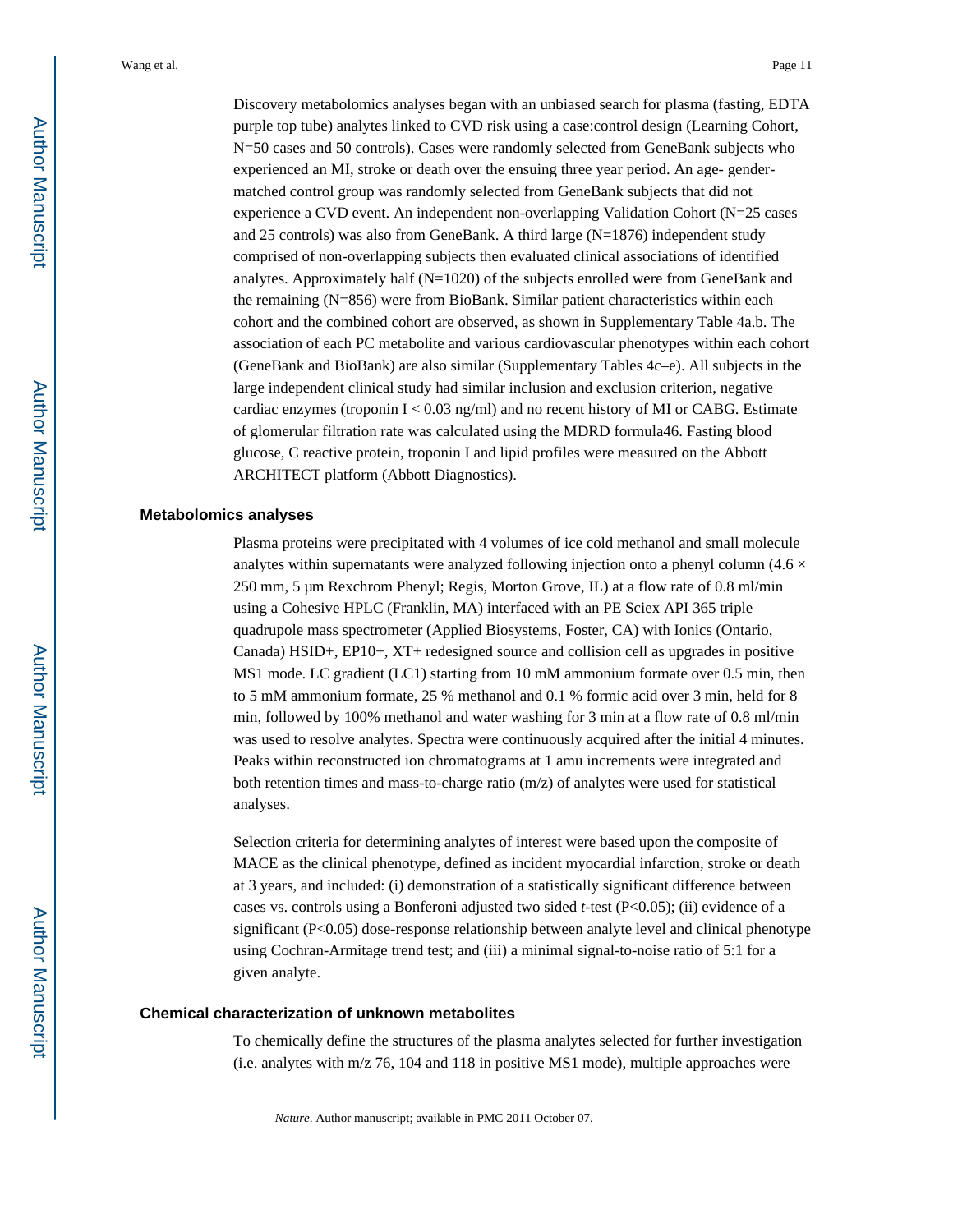used. Analytes of interest were isolated by HPLC, vacuum dried, re-dissolved in water and injected onto the same phenyl column with a distinct HPLC gradient (LC2, flow rate: 0.8 ml/min) starting from 0.2% formic acid over 2 min, then linearly to 18% acetonitrile containing 0.2 % formic acid over 18 min and further to 100% acetonitrile containing 0.2 % formic acid over 3 min. The targeted analytes were identified by their m/z and the appropriate fractions recovered. After removal of solvent, dry analytes were used for structural identification.

Samples analyzed by GC-MS were derivatized using Sylon HTP kit (HMDS + TMCS + Pyridine (3 : 1 : 9), Supelco). Derivitizations of TMAO and the plasma analyte at m/z 76 also included initial reduction by titanium (III) chloride47 and further derivatized by reaction with 2,2,2-trichloroethylchloroformate48. Analyses were performed on the Agilent Technolgies 6890/5973 GC/MS in positive ion chemical ionization mode. The GC/MS analyses used a J&W Scientific (Folsom) DB-1 column (30 m, 0.25 mm inner diameter, 0.25-μm film thickness) for separations.

#### **Quantitation of TMAO, choline and betaine**

Stable isotope dilution LC/MS/MS was used for quantification of TMAO, choline and betaine. TMAO, choline and betaine were monitored in positive MRM MS mode using characteristic precursor - product ion transitions: m/z  $76\rightarrow 58$ , m/z  $104\rightarrow 60$ , and m/z  $118 \rightarrow 59$ , respectively. The internal standards TMAO-trimethyl-d<sub>9</sub> (d9-TMAO) and cholinetrimethyl-d9 (d9-choline), were added to plasma samples prior to protein precipitation, and were similarly monitored in MRM mode at m/z 85→68 and m/z 113→69, respectively. Various concentrations of TMAO, choline and betaine standards and a fixed amount of internal standards were spiked into control plasma to prepare the calibration curves for quantification of plasma analytes. TMA was similarly quantified from acidified plasma by LC/MS/MS using MRM mode.

#### **Aortic root lesion quantification**

Apolipoprotein E knockout mice (C57BL/6J.Apoe−/−) were weaned at 4 weeks of age and fed with either standard chow control diet (Teklad 2018) or a custom diet comprised of normal chow supplemented with 0.5% choline (Teklad TD.07863), 1.0% choline (Teklad TD.07864) or 0.12% TMAO (Teklad TD.07865) for 16 weeks. Mice were anesthetized with Ketamine/Xylazine prior to cardiac puncture to collect blood. Hearts were fixed and stored in 4% paraformaldehyde prior to frozen OCT sectioning and staining with Oil-Red-O and hematoxylin. Aortic root lesion area was quantified as the mean value of 6 sections39. Aortic sections were immunostained with rat anti-mouse F4/80 antibody (ab6640, abcam) followed by goat anti-rat IgG-FITC antibody (sc-2011, Santa Cruz) and FITC conjugated CD36 mAb (Cayman Chemical) for F4/80 and CD36, respectively. Sections were mounted in Vectashield DAPI (H-1200, Vectashield) to take pictures under a *Leica* DMR microscope (W. Nuhsbaum) equipped with a Q Imaging Retiga EX camera (Burnaby, BC, Canada). Use Image-Pro Plus Version 7.0 (MediaCybernetics) to integrate the positive staining area of F4/80 and CD36 in aorta.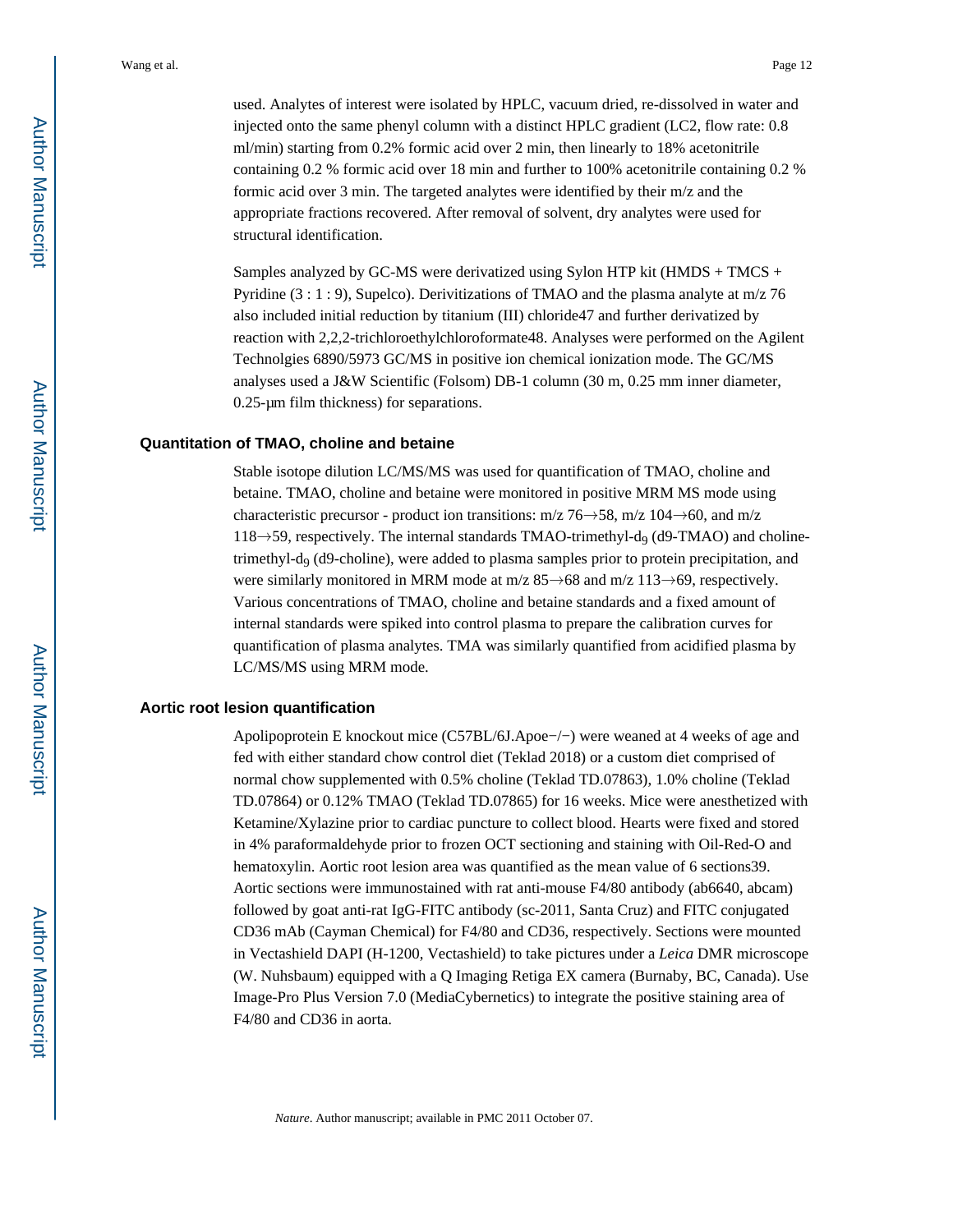## **Flow cytometry assays on scavenger receptors**

Cell surface expression of scavenger receptors, SR-A1 and CD36, were quantified on peritoneal macrophages from female mice by flow cytometry after immunostaining with fluorochrome conjugated antibodies. Fluorescence intensity was quantified on a FACSCalibur flow cytometry instrument with FlowJo software (BD Biosciences). >10,000 total events were acquired to obtain adequate macrophages numbers. The following antibodies were used to stain macrophages: CD36 mAb FITC (Cayman Chemical), antimouse SR-AI/MSRA1 (R&D Systems), goat anti-rat IgG-FITC (Santa Cruz Biotechnology), Alexa Fluor® 647 anti-mouse F4/80 (eBioscience), Alexa Fluor® 647 anti-mouse CD11b (eBioscience) and the isotype controls, Alexa Fluor® 647 rat IgG2b (eBioscience), Alexa Fluor® 647 rat IgG2a (eBioscience), normal mouse IgA-FITC (Santa Cruz). Cells were incubated with antibodies for 30 min at 4°C and washed with 0.1% BSA in PBS. Cells with double positive staining for F4/80 and CD11b were gated as macrophage49–51 for the quantification of fluorescence intensity for CD36 and SR-A1 (Supplementary Figure 20), with results normalized to F4/80.

#### **eQTL studies**

C57BL/6J.Apoe−/− (B6.Apoe−/−) mice were purchased from the Jackson Laboratory and C3H/HeJ.*Apoe*−/− (C3H.Apoe−/−) mice were bred by backcrossing B6.Apoe−/− to C3H/HeJ for 10 generations. The F2 mice were generated by crossing B6.Apoe−/− with C3H.Apoe−/− and subsequently intercrossing the F1 mice. Mice were fed Purina Chow containing 4% fat until 8 weeks of age, and then transferred to a Western diet (Teklad 88137) containing 42% fat and 0.15% cholesterol for 16 weeks until euthanasia at 24 weeks of age. Mouse atherosclerotic lesion area was quantified using standard methods39. eQTL analyses were performed as previously described38. Each individual sample was hybridized against the pool of F2 samples. Significantly differentially expressed genes were determined as previously described52. Expression data in the form of mean log ratios (mlratios) were treated as a quantitative trait in eQTL analysis using Rqtl package for the R language and environment for statistical computing [\(http://cran.r-project.org/\)](http://cran.r-project.org/).

## **Antibiotic knockdown of endogenous gut flora, germ-free mice, and conventionalization studies**

An antibiotic cocktail (0.5 g/L vancomycin, 1 g/L neomycin sulfate, 1 g/L metronidazole, 1 g/L ampicillin) previously shown to be sufficient to deplete all detectable commensal bacteria37 was administered in drinking water ad lib. In additional studies, 8 week old female Swiss Webster Germ Free mice (Taconic SWGF) underwent an oral (gavage) choline challenge (see below) immediately following their removal from their germ-free microisolator shipper. After the choline or PC challenge, the germ-free mice were placed in conventional cages with non-sterile C57BL/6J female mice to facilitate transfer of commensal organisms. Four weeks later, the conventionalized mice underwent a second choline or PC challenge.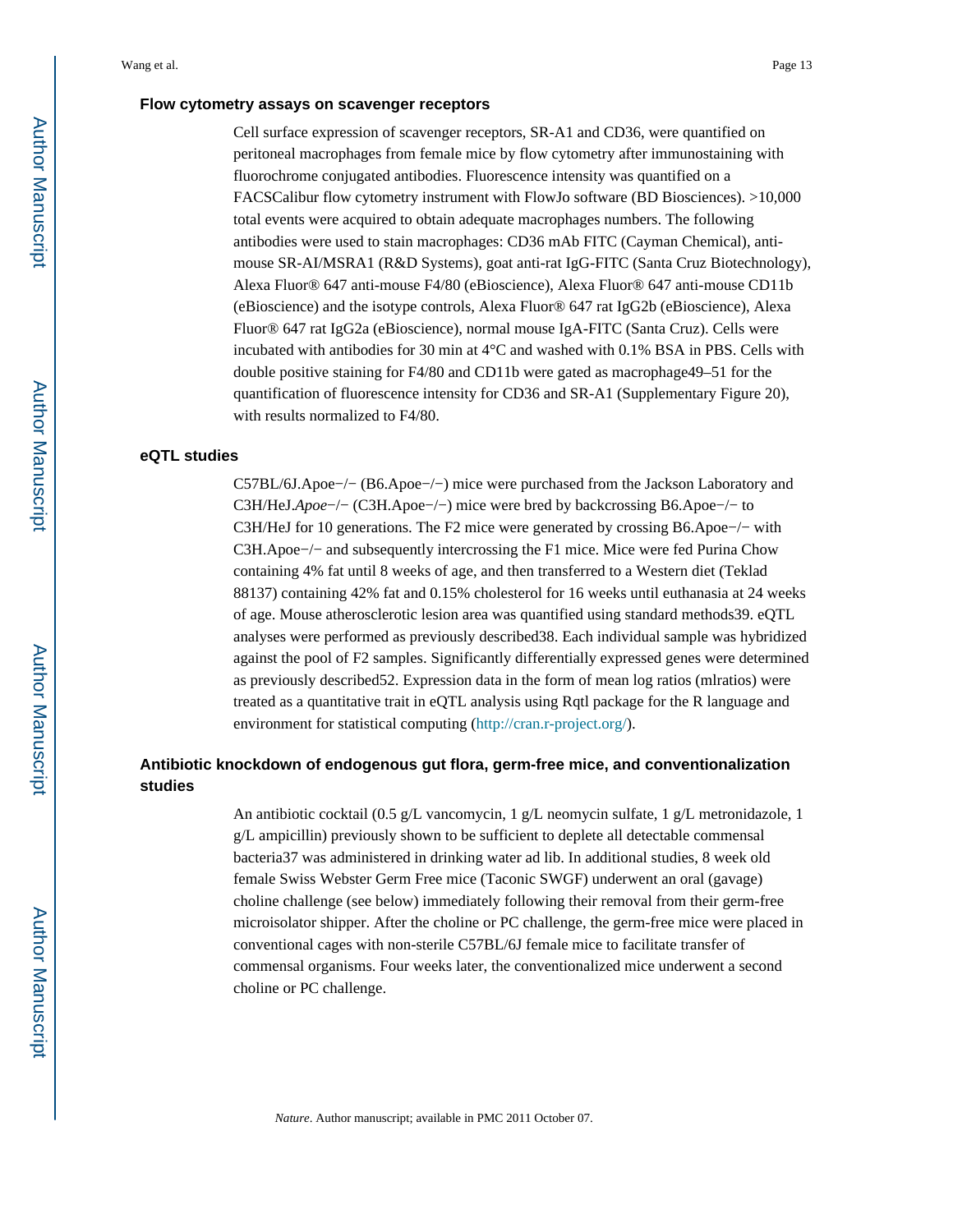C57BL/6J mice or B6.Apoe−/− mice were fed with either standard chow control diet (Teklad 2018) or a custom diet supplemented with 1.0% betaine (Teklad TD.08112), 1.0% choline (Teklad TD.07864), 0.12% TMAO (Teklad TD.07865) or 1.0% dimethylbutanol (DMB) supplemented in drinking water for at least 3 weeks. Elicited mouse peritoneal macrophages (MPMs) were harvested by peritoneal lavage with ice-cold PBS 3 days after intraperitoneal (*i.p.*) injection of 1 mL 4% thioglycollate. Some studies with mice were performed using a custom diet with low but sufficient choline content (0.07% total; Teklad TD.09040) vs. high choline diet (1.0% total; Teklad TD.09041) in the presence or absence of antibiotics. Choline content of all diets was confirmed by LC/MS/MS.

#### **Foam cell staining**

Foam cells were identified by microscopy cultured peritoneal macrophages on glass coverslips following 6 hours in RPMI 1640 medium supplemented with 3% lipoprotein deficient serum. Cells were fixed with paraformaldehyde and stained with Oil Red O/hematoxylin53. Cells containing >10 lipid droplets were scored as foam cells50. At least 10 fields and 500 cells/condition were counted.

#### **Real time PCR**

Real time PCR of CD36, SR-A1 and flavin monooxygenases (FMOs) was performed using Brilliant II SYBR® Green QRT-PCR kit (Strategene). The forward and reverse primers, CD36, GAPDH, SR-A1, FMOs and F4/80, were synthesized by IDT based on sequences reported54–58.

## **Synthesis of 1,2-dipalmitoyl-sn-glycero-3-phosphocholine-N,N,N-trimethyl-d9 (d9-DPPC) and preparation of lipid vesicles**

d9-DPPC was synthesized by reacting 1,2 -dipalmitoyl-sn-glycero-3-phosphoethanolamine (Genzyme Pharmaceuticals) with per-deuteromethyliodide  $(CD<sub>3</sub>I, Cambridge Isotope$ Laboratories)59–60. The product was purified by preparative silica gel TLC and confirmed by both MS and NMR. Egg yolk lecithin (Avanti Polar Lipids) and d9-DPPC liposomes used for gavage feeding and *i.p.* injection of mice were prepared by the method of extrusion through polycarbonate filters61.

#### **Metabolic challenges in mice**

C57BL/6J mice were administered (gavage) unlabeled or the indicated stable isotope labeled choline or PC (egg yolk lecithin or d9-DPPC) using a 1.5 inch 20 gauge intubation needle. Choline challenge: gavage consisted of 150 μl of 150 mM choline-d9. PC challenge: gavage or *i.p.* injection of 300 μl 5 mg/ml of unlabeled PC or labeled d9-DPPC. Mice were fasted 12 hours prior to PC challenge. Plasma (50 μl) was collected via the saphenous vein from mice at baseline and post gavage or *i.p.* injection time points.

#### **Statistical analysis**

Student's *t* test and Wilcoxon rank sum test were employed to compare group means62–63. Pearson correlation, Spearman rank correlation and Somers' Dxy correlation were used to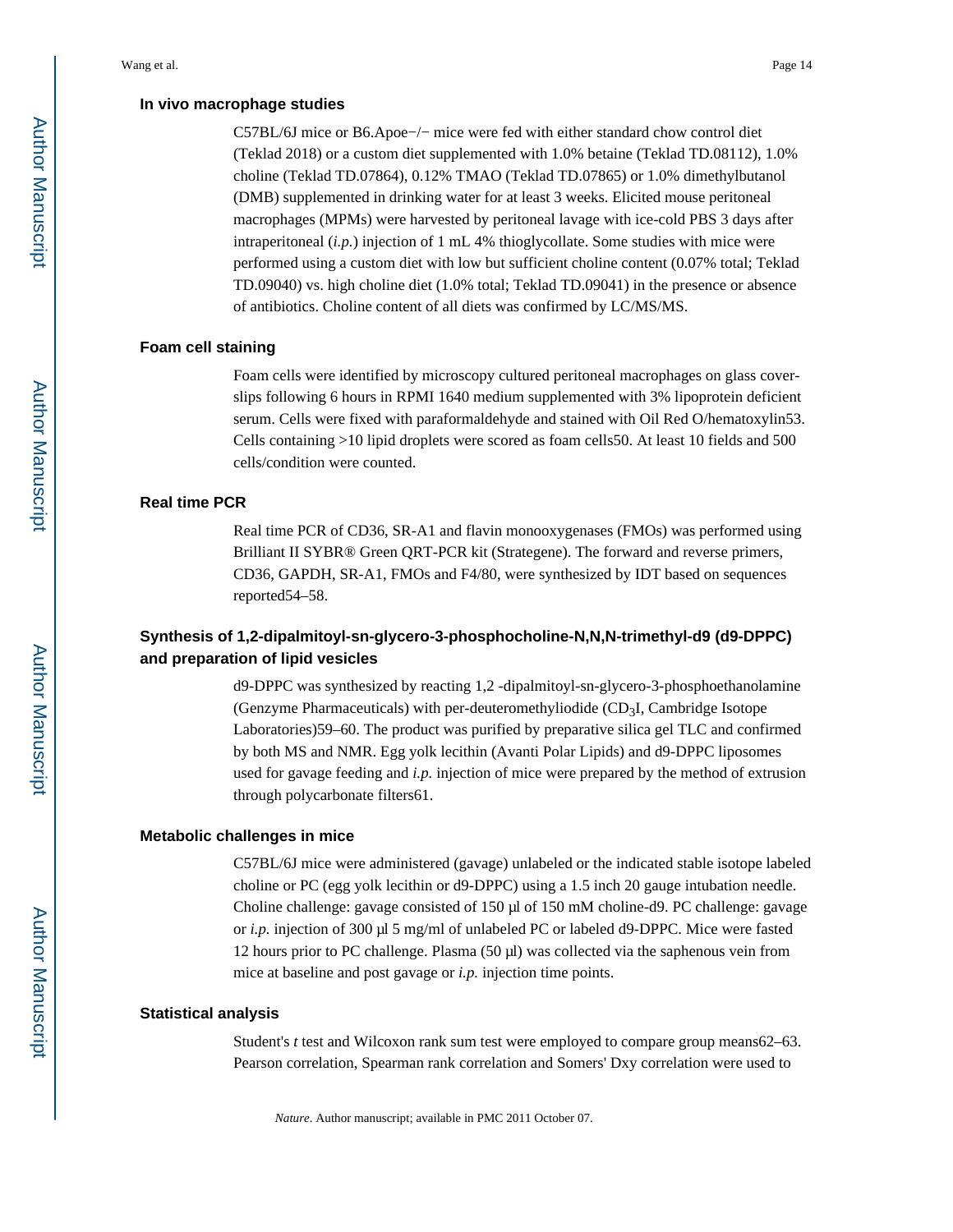investigate the correlation between two variables64–65. Comparison of categorical measures between independent groups was done using  $\chi^2$  tests 66. Odds ratios and 95% confidence intervals (CI) for cardiovascular phenotypes (history of MI, CAD, PAD, CVD and CAD +PAD) were calculated with R, Version 2.10.1 [\(www.r-project.org\)](http://www.r-project.org), using logistic regression67 with case status as the dependent variable and plasma analyte as independent variable. Trend tests in frequencies across quartiles were done using Cochran-Armitage Trend tests68. Levels of analytes were adjusted for traditional CAD risk factors in a multivariate logistic regression model including individual traditional cardiac risk factors (age, gender, diabetes, smoking, hypertension, lipids, CRP and estimated creatinine clearance) and medication usage (statin or other lipid lowering agents, antihypertensive agents including angiotensin-converting enzyme inhibitor, angiotensin receptor blocking agent, diuretic, calcium channel blocker or beta blocker, and aspirin or other platelet inhibitors).

## **Supplementary Material**

Refer to Web version on PubMed Central for supplementary material.

## **ACKNOWLEDGMENTS**

We wish to thank Dr. Effie Sehayek, Cleveland Clinic, for stimulating discussions, Dr. Lawrence W. Castellani, University of California, Los Angeles, for help with lipoprotein profile analysis, and Fallon McNally, Michael Berk, and Mike Pepoy, Cleveland Clinic, for technical assistance. This research was supported by National Institutes of Health grants R01 HL103866, P01 HL098055, P01HL087018-020001, P01 HL28481, and P01 HL30568. BJB was supported by supported by NIH Training grant T32-DK07789. The clinical study GeneBank was supported in part by P01 HL076491-055328, R01 HL103931 and the Cleveland Clinic Foundation General Clinical Research Center of the Cleveland Clinic/Case Western Reserve University CTSA (1UL1RR024989). Some of the laboratory studies (hemaglobin A1C, fasting glucose) in GeneBank were supported by R01 DK080732, and Abbott Diagnostics Inc. provided supplies for performance of some of the fasting lipid profile, glucose, creatinine, troponin I and hsCRP measured in GeneBank.

## **REFERENCES**

- 1. Epstein SE, et al. The role of infection in restenosis and atherosclerosis: focus on cytomegalovirus. Lancet. 1996; 348(Suppl 1):s13–17. [PubMed: 8918522]
- 2. Patel P, et al. Heart disease and cardiovascular risk factors. BMJ. 1997; 311:711. [PubMed: 7549683]
- 3. Danesh J, Collins R, Peto R. Chronic infections and coronary heart disease: is there a link? The Lancet. 1997; 350:430–436.
- 4. Saikku P, et al. Serological evidence of an association of a novel *Chlamydia*, TWAR, with chronic coronary heart disease and acute myocardial infarction. The Lancet. 1988; 332:983–986.
- 5. O'Connor CM, et al. Azithromycin for the Secondary Prevention of Coronary Heart Disease Events: The WIZARD Study: A Randomized Controlled Trial. JAMA. 2003; 290:1459–1466. [PubMed: 13129985]
- 6. Cannon CP, et al. Antibiotic treatment of *Chlamydia pneumoniae* after acute coronary syndrome. N Engl J Med. 2005; 352:1646–1654. [PubMed: 15843667]
- 7. Andraws R, Berger JS, Brown DL. Effects of antibiotic therapy on outcomes of patients with coronary artery disease: a meta-analysis of randomized controlled trials. JAMA. 2005; 293:2641– 2647. [PubMed: 15928286]
- 8. Wright SD, et al. Infectious agents are not necessary for murine atherogenesis. J. Exp. Med. 2000; 191:1437–1442. [PubMed: 10770809]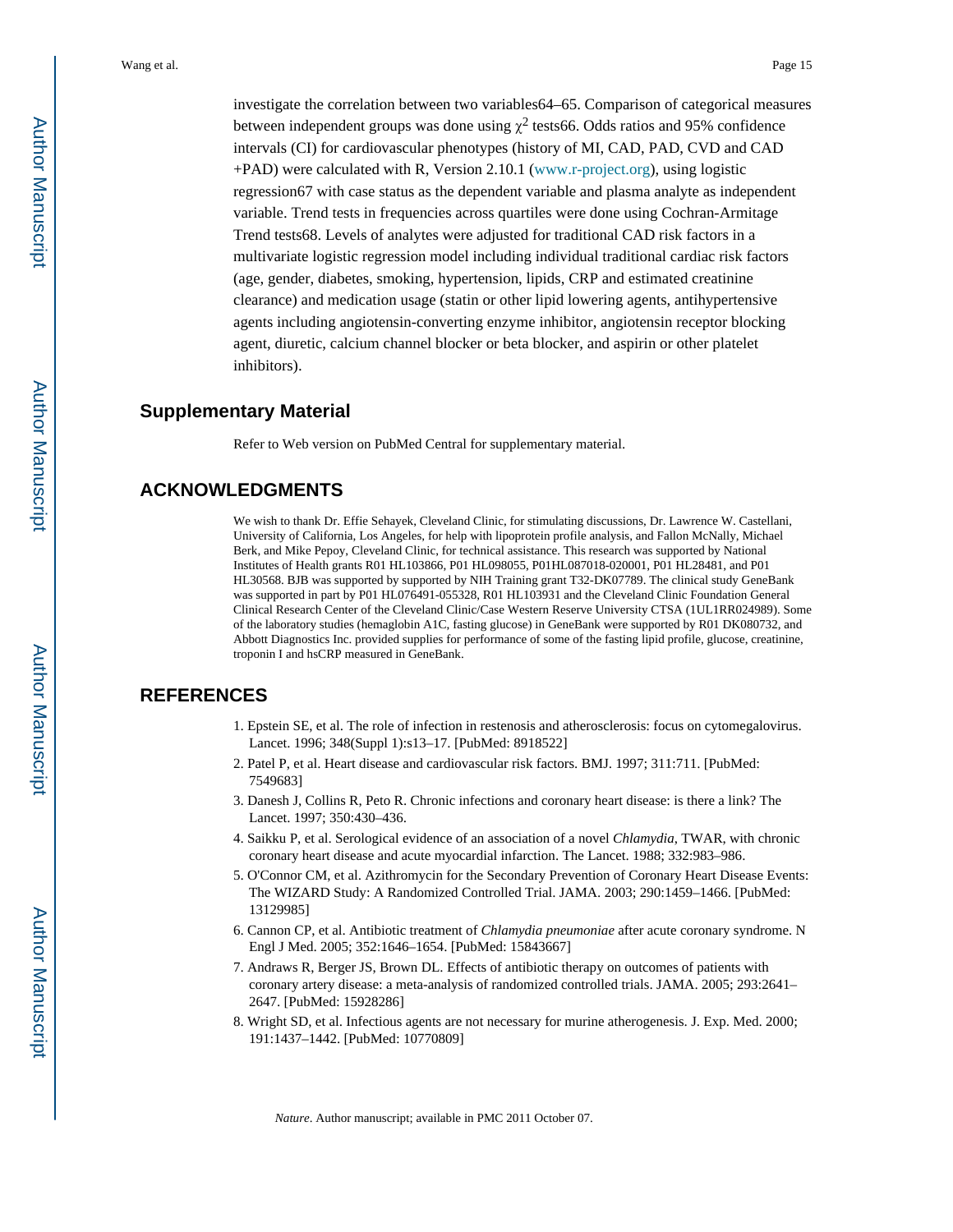- 9. Backhed F, Ley RE, Sonnenburg JL, Peterson DA, Gordon JI. Host-bacterial mutualism in the human intestine. Science. 2005; 307:1915–1920. [PubMed: 15790844]
- 10. Turnbaugh PJ, et al. An obesity-associated gut microbiome with increased capacity for energy harvest. Nature. 2006; 444:1027–1131. [PubMed: 17183312]
- 11. Dumas ME, et al. Metabolic profiling reveals a contribution of gut microbiota to fatty liver phenotype in insulin-resistant mice. Proc Natl Acad Sci U S A. 2006; 103:12511–12516. [PubMed: 16895997]
- 12. Cashman JR, et al. Biochemical and clinical aspects of the human flavin-containing monooxygenase form 3 (FMO3) related to trimethylaminuria. Curr Drug Metab. 2003; 4:151–170. [PubMed: 12678693]
- 13. al-Waiz M, Mikov M, Mitchell SC, Smith RL. The exogenous origin of trimethylamine in the mouse. Metabolism. 1992; 41:135–136. [PubMed: 1736035]
- 14. Zeisel SH, Mar MH, Howe JC, Holden JM. Concentrations of choline-containing compounds and betaine in common foods. J Nutr. 2003; 133:1302–1307. [PubMed: 12730414]
- 15. Lang DH, et al. Isoform specificity of trimethylamine N-oxygenation by human flavin-containing monooxygenase (FMO) and P450 enzymes : Selective catalysis by fmo3. Biochemical Pharmacology. 1998; 56:1005–1012. [PubMed: 9776311]
- 16. Zhang AQ, Mitchell SC, Smith RL. Dietary precursors of trimethylamine in man: a pilot study. Food Chem Toxicol. 1999; 37:515–520. [PubMed: 10456680]
- 17. Mitchell SC, Smith RL. Trimethylaminuria: The fish malodor syndrome. Drug Metab Dispos. 2001; 29:517–521. [PubMed: 11259343]
- 18. Schadt EE, et al. An integrative genomics approach to infer causal associations between gene expression and disease. Nat Genet. 2005; 37:710–717. [PubMed: 15965475]
- 19. Dolphin CT, Janmohamed A, Smith RL, Shephard EA, Phillips IR. Missense mutation in flavincontaining mono-oxygenase 3 gene, FMO3, underlies fish-odour syndrome. Nat Genet. 1997; 17:491–494. [PubMed: 9398858]
- 20. Wang SS, et al. Identification of pathways for atherosclerosis in mice: integration of quantitative trait locus analysis and global gene expression data. Circ Res. 2007; 101:e11–30. [PubMed: 17641228]
- 21. Treberg JR, Wilson CE, Richards RC, Ewart KV, Driedzic WR. The freeze-avoidance response of smelt Osmerus mordax: initiation and subsequent suppression of glycerol, trimethylamine oxide and urea accumulation. J Exp Biol. 2002; 205:1419–1427. [PubMed: 11976353]
- 22. Devlin GL, Parfrey H, Tew DJ, Lomas DA, Bottomley SP. Prevention of polymerization of M and Z alpha1-Antitrypsin (alpha1-AT) with trimethylamine N-oxide. Implications for the treatment of alpha1-at deficiency. Am J Respir Cell Mol Biol. 2001; 24:727–732. [PubMed: 11415938]
- 23. Song JL, Chuang DT. Natural osmolyte trimethylamine N-oxide corrects assembly defects of mutant branched-chain alpha-ketoacid decarboxylase in maple syrup urine disease. J Biol Chem. 2001; 276:40241–40246. [PubMed: 11507102]
- 24. Bain MA, Faull R, Fornasini G, Milne RW, Evans AM. Accumulation of trimethylamine and trimethylamine-N-oxide in end-stage renal disease patients undergoing haemodialysis. Nephrol Dial Transplant. 2006; 21:1300–1304. [PubMed: 16401621]
- 25. Dong C, Yoon W, Goldschmidt-Clermont PJ. DNA methylation and atherosclerosis. J Nutr. 2002; 132:2406S–2409S. [PubMed: 12163701]
- 26. Zaina S, Lindholm MW, Lund G. Nutrition and aberrant DNA methylation patterns in atherosclerosis: more than just hyperhomocysteinemia? J Nutr. 2005; 135:5–8. [PubMed: 15623824]
- 27. Salmon WD, Newberne PM. Cardiovascular disease in choline-deficient rats. Effects of choline deficiency, nature and level of dietary lipids and proteins, and duration of feeding on plasma and liver lipid values and cardiovascular lesions. Arch Pathol. 1962; 73:190–209. [PubMed: 14496441]
- 28. Danne O, Lueders C, Storm C, Frei U, Mockel M. Whole blood choline and plasma choline in acute coronary syndromes: prognostic and pathophysiological implications. Clin Chim Acta. 2007; 383:103–109. [PubMed: 17553478]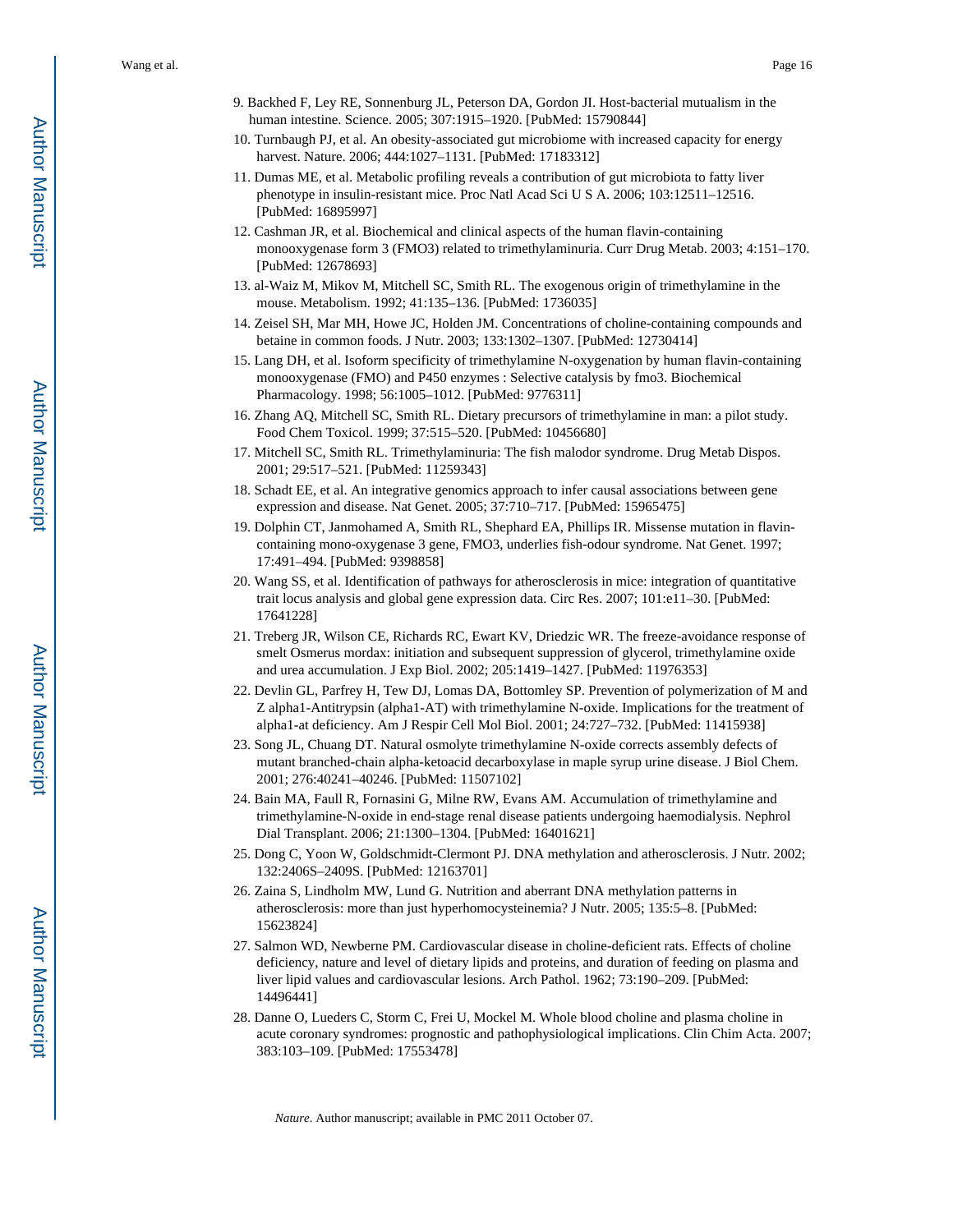- 29. LeLeiko RM, et al. Usefulness of elevations in serum choline and free F2)-isoprostane to predict 30-day cardiovascular outcomes in patients with acute coronary syndrome. Am J Cardiol. 2009; 104:638–643. [PubMed: 19699337]
- 30. Bidulescu A, Chambless LE, Siega-Riz AM, Zeisel SH, Heiss G. Usual choline and betaine dietary intake and incident coronary heart disease: the Atherosclerosis Risk in Communities (ARIC) study. BMC Cardiovasc Disord. 2007; 7:20. [PubMed: 17629908]
- 31. Eckburg PB, et al. Diversity of the human intestinal microbial flora. Science. 2005; 308:1635– 1638. [PubMed: 15831718]
- 32. Ley RE, Turnbaugh PJ, Klein S, Gordon JI. Microbial ecology: human gut microbes associated with obesity. Nature. 2006; 444:1022–1023. [PubMed: 17183309]
- 33. Li M, et al. Symbiotic gut microbes modulate human metabolic phenotypes. Proc Natl Acad Sci U S A. 2008; 105:2117–2122. [PubMed: 18252821]
- 34. Reigstad CS, Lunden GO, Felin J, Backhed F. Regulation of serum amyloid A3 (SAA3) in mouse colonic epithelium and adipose tissue by the intestinal microbiota. PLoS One. 2009; 4:e5842. [PubMed: 19513118]
- 35. Martin FP, et al. Probiotic modulation of symbiotic gut microbial-host metabolic interactions in a humanized microbiome mouse model. Mol Syst Biol. 2008; 4:157. [PubMed: 18197175]
- 36. Rizzo, ML. Statistical computing with R. Chapman & Hall/CRC; 2008.
- 37. Rakoff-Nahoum S, Paglino J, Eslami-Varzaneh F, Edberg S, Medzhitov R. Recognition of commensal microflora by toll-like receptors is required for intestinal homeostasis. Cell. 2004; 118:229–241. [PubMed: 15260992]
- 38. Wang S, et al. Genetic and genomic analysis of a fat mass trait with complex inheritance reveals marked sex specificity. PLoS Genet. 2006; 2:e15. [PubMed: 16462940]
- 39. Baglione J, Smith JD. Quantitative assay for mouse atherosclerosis in the aortic root. Methods Mol Med. 2006; 129:83–95. [PubMed: 17085806]
- 40. Folch J, Lees M, Sloane Stanley GH. A simple method for the isolation and purification of total lipides from animal tissues. J Biol Chem. 1957; 226:497–509. [PubMed: 13428781]
- 41. Robinet P, Wang Z, Hazen SL, Smith JD. A simple and sensitive enzymatic method for cholesterol quantification in macrophages and foam cells. J Lipid Res. 2010; 51:3364–3369. [PubMed: 20688754]
- 42. Millward CA, et al. Genetic factors for resistance to diet-induced obesity and associated metabolic traits on mouse chromosome 17. Mamm Genome. 2009; 20:71–82. [PubMed: 19137372]
- 43. Ahn SJ, Costa J, Emanuel JR. PicoGreen quantitation of DNA: effective evaluation of samples preor post-PCR. Nucleic Acids Res. 1996; 24:2623–2625. [PubMed: 8692708]
- 44. Wang Z, et al. Protein carbamylation links inflammation, smoking, uremia and atherogenesis. Nat Med. 2007; 13:1176–1184. [PubMed: 17828273]
- 45. Nicholls SJ, et al. Lipoprotein (a) levels and long-term cardiovascular risk in the contemporary Era of statin therapy. J Lipid Res. 2010
- 46. Stoves J, Lindley EJ, Barnfield MC, Burniston MT, Newstead CG. MDRD equation estimates of glomerular filtration rate in potential living kidney donors and renal transplant recipients with impaired graft function. Nephrol Dial Transplant. 2002; 17:2036–2037. [PubMed: 12401874]
- 47. Barham AH, et al. Appropriateness of cholesterol management in primary care by sex and level of cardiovascular risk. Prev Cardiol. 2009; 12:95–101. [PubMed: 19476583]
- 48. daCosta KA, Vrbanac JJ, Zeisel SH. The measurement of dimethylamine, trimethylamine, and trimethylamine N-oxide using capillary gas chromatography-mass spectrometry. Anal Biochem. 1990; 187:234–239. [PubMed: 2382825]
- 49. Schledzewski K, et al. Lymphatic endothelium-specific hyaluronan receptor LYVE-1 is expressed by stabilin-1+, F4/80+, CD11b+ macrophages in malignant tumours and wound healing tissue in vivo and in bone marrow cultures in vitro: implications for the assessment of lymphangiogenesis. J Pathol. 2006; 209:67–77. [PubMed: 16482496]
- 50. Cailhier JF, et al. Conditional macrophage ablation demonstrates that resident macrophages initiate acute peritoneal inflammation. J Immunol. 2005; 174:2336–2342. [PubMed: 15699170]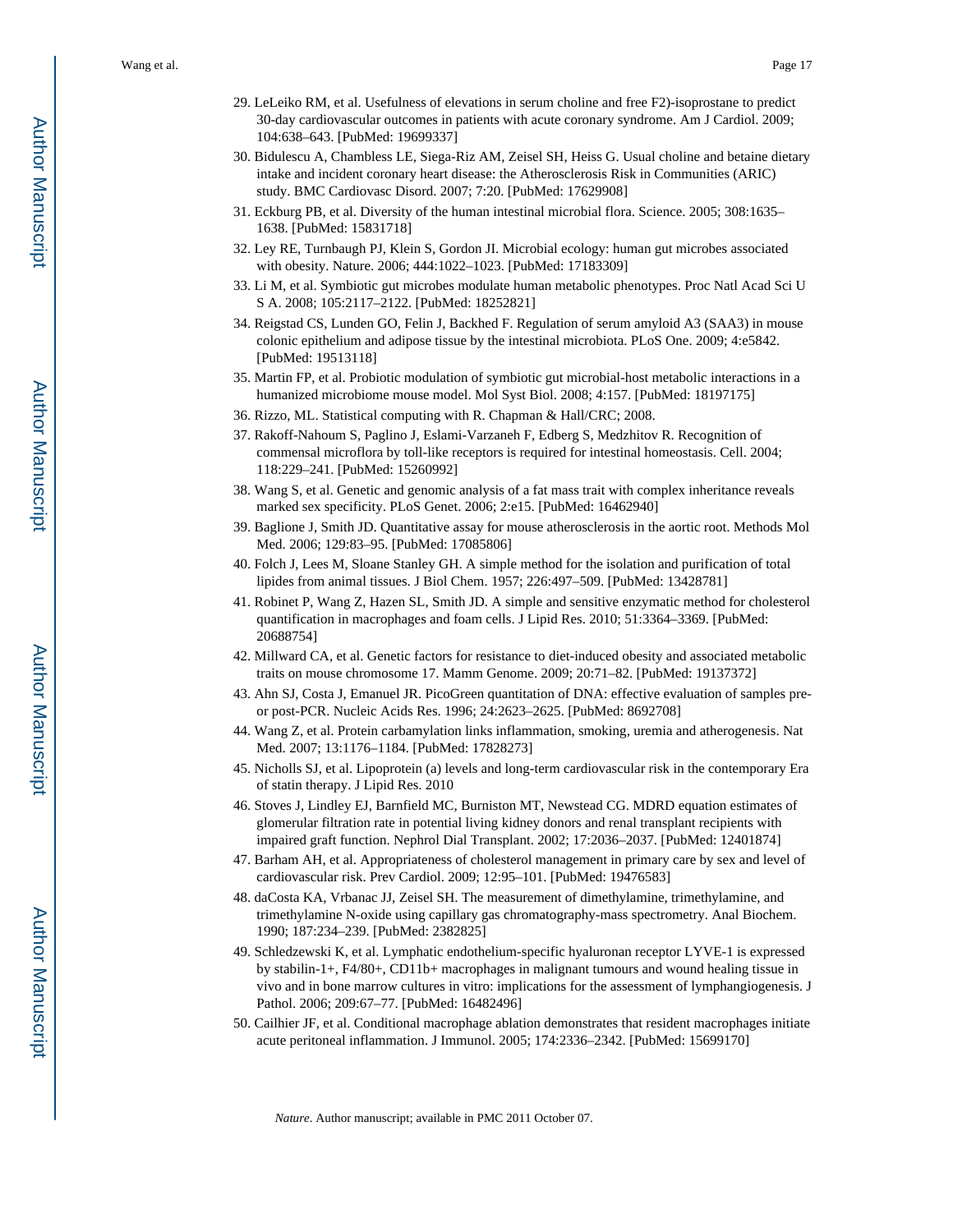- 51. Kunjathoor VV, et al. Scavenger receptors class A-I/II and CD36 are the principal receptors responsible for the uptake of modified low density lipoprotein leading to lipid loading in macrophages. J Biol Chem. 2002; 277:49982–49988. [PubMed: 12376530]
- 52. Yang X, et al. Tissue-specific expression and regulation of sexually dimorphic genes in mice. Genome Res. 2006; 16:995–1004. [PubMed: 16825664]
- 53. Zhou J, Lhotak S, Hilditch BA, Austin RC. Activation of the unfolded protein response occurs at all stages of atherosclerotic lesion development in apolipoprotein E-deficient mice. Circulation. 2005; 111:1814–1821. [PubMed: 15809369]
- 54. Miles EA, Wallace FA, Calder PC. Dietary fish oil reduces intercellular adhesion molecule 1 and scavenger receptor expression on murine macrophages. Atherosclerosis. 2000; 152:43–50. [PubMed: 10996338]
- 55. Westendorf T, Graessler J, Kopprasch S. Hypochlorite-oxidized low-density lipoprotein upregulates CD36 and PPARgamma mRNA expression and modulates SR-BI gene expression in murine macrophages. Mol Cell Biochem. 2005; 277:143–152. [PubMed: 16132726]
- 56. Rasooly R, Kelley DS, Greg J, Mackey BE. Dietary trans 10, cis 12-conjugated linoleic acid reduces the expression of fatty acid oxidation and drug detoxification enzymes in mouse liver. Br J Nutr. 2007; 97:58–66. [PubMed: 17217560]
- 57. Zhang J, Cashman JR. Quantitative analysis of FMO gene mRNA levels in human tissues. Drug Metab Dispos. 2006; 34:19–26. [PubMed: 16183778]
- 58. de Vries TJ, Schoenmaker T, Hooibrink B, Leenen PJ, Everts V. Myeloid blasts are the mouse bone marrow cells prone to differentiate into osteoclasts. J Leukoc Biol. 2009; 85:919–927. [PubMed: 19304896]
- 59. Chen FCM, Benoiton LCJC. A new method of quatenizing qmines and its use in amino acid and peptide chemistry. Can. J. Chem. 1976; 54:3310–3311.
- 60. Morano C, Zhang X, Fricker LD. Multiple isotopic labels for quantitative mass spectrometry. Anal. Chem. 2008; 80:9298–9309. [PubMed: 19551992]
- 61. Greenberg ME, et al. The lipid whisker model of the structure of oxidized cell membranes. J Biol Chem. 2008; 283:2385–2396. [PubMed: 18045864]
- 62. Gauvreau K, Pagano M. Student's t test. Nutrition. 1993; 9:386. [PubMed: 8400600]
- 63. Wijnand HP, van de Velde R. Mann-Whitney/Wilcoxon's nonparametric cumulative probability distribution. Comput Methods Programs Biomed. 2000; 63:21–28. [PubMed: 10927151]
- 64. Gaddis ML, Gaddis GM. Introduction to biostatistics: Part 6, Correlation and regression. Ann Emerg Med. 1990; 19:1462–1468. [PubMed: 2240762]
- 65. Deichmann M, et al. S100-Beta, melanoma-inhibiting activity, and lactate dehydrogenase discriminate progressive from nonprogressive American Joint Committee on Cancer stage IV melanoma. J Clin Oncol. 1999; 17:1891–1896. [PubMed: 10561230]
- 66. Goodall CM, Stephens OB, Moore CM. Comparative sensitivity of survival-adjusted chisquare and normal statistics for the mutagenesis fluctuation assay. J Appl Toxicol. 1986; 6:95–100. [PubMed: 3517117]
- 67. Traissac P, Martin-Prevel Y, Delpeuch F, Maire B. Logistic regression vs other generalized linear models to estimate prevalence rate ratios. Rev Epidemiol Sante Publique. 1999; 47:593–604. [PubMed: 10673593]
- 68. Gautam S. Test for linear trend in  $2 \times K$  ordered tables with open-ended categories. Biometrics. 1997; 53:1163–1169. [PubMed: 9290234]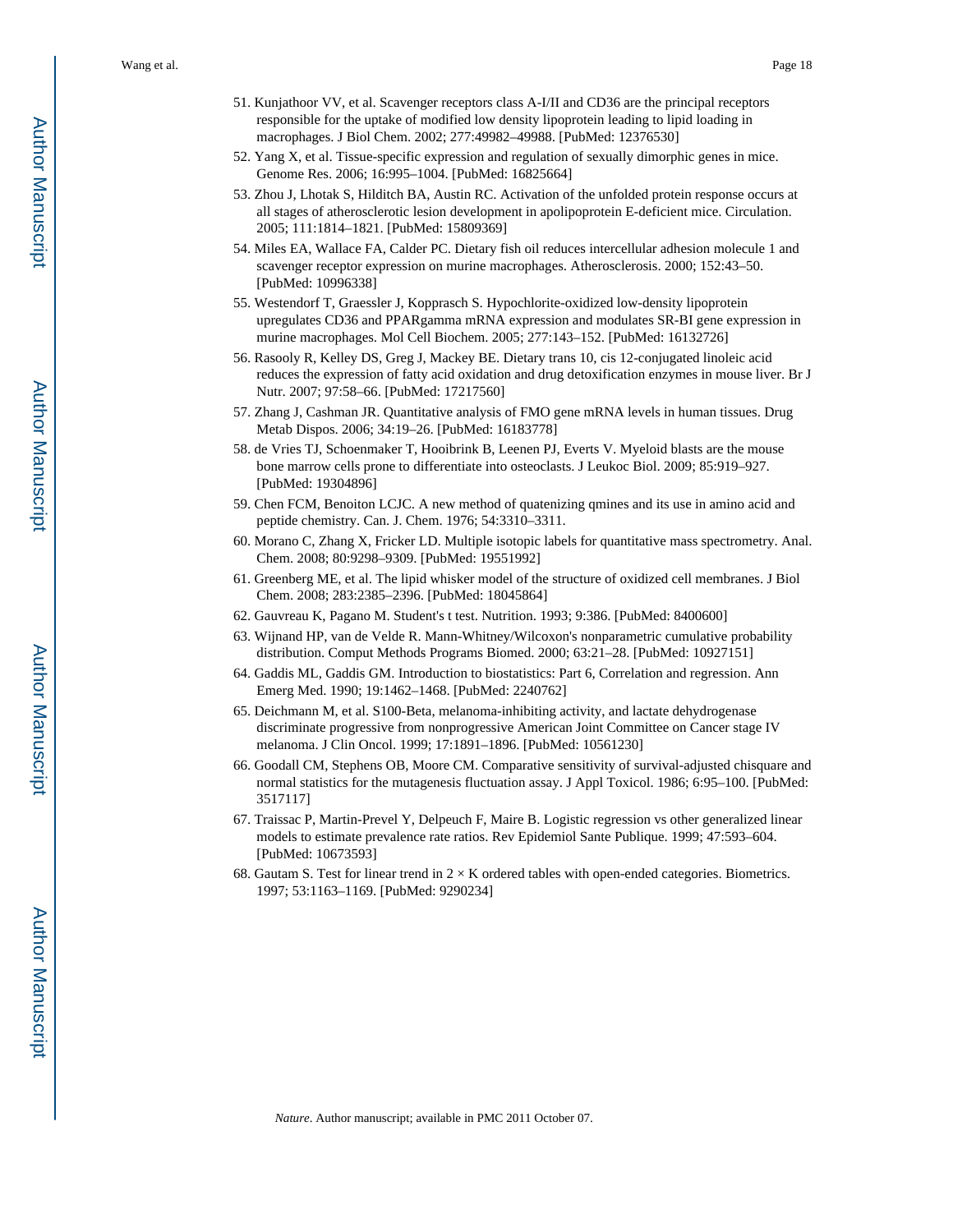

(iii) Structural identification of analytes

(iv) Confirm clinical prognostic utility in independent prospective cohort (N=1876)



**Figure 1. Strategy for metabolomics studies to identify plasma analytes associated with cardiovascular risk**

**a,** Overall schematic to identify plasma analytes associated with cardiac risk. **b,** Odds ratio (OR) and 95% confidential intervals (CI) of prospective (3 year) risk for myocardial infarction (MI), stroke (CVA) or death of the 18 plasma analytes that met all selection criteria in the Learning and Validation Cohorts, OR and CI shown are for the highest vs. lowest quartile for each analyte. Filled circles represent the analytes (m/z=76, 104, 118) focused on in this study. m/z, mass to charge ratio of an analyte monitored in positive MS1 mode.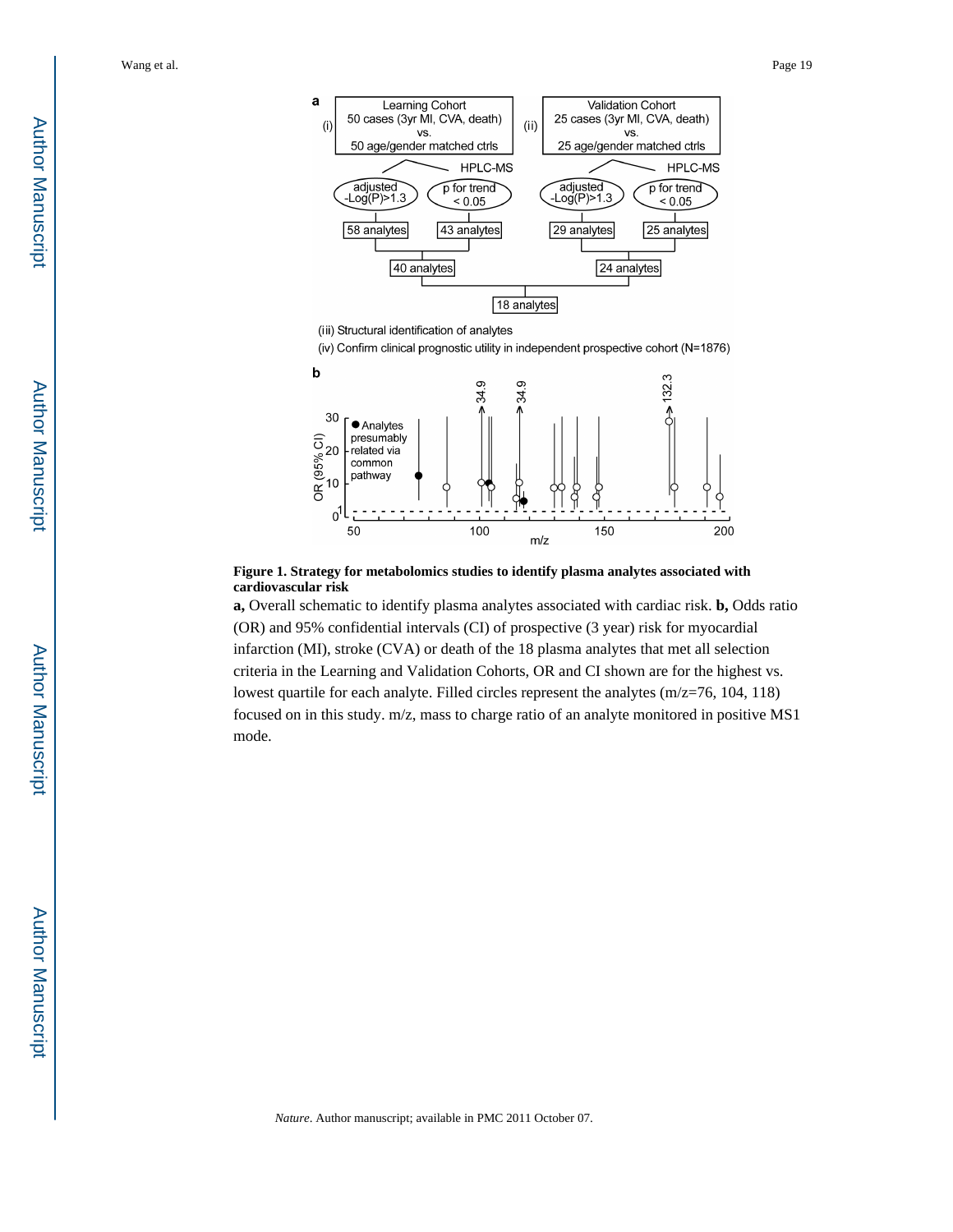

**Figure 2. Identification of metabolites of dietary PC and an obligatory role for gut flora in generation of plasma analytes associated with CVD risks**

**a,** Summary schematic indicating structure of metabolites and routes (oral or intraperitoneal, i.p.) of formation observed in choline challenge studies in mice using the indicated isotope labeled choline. The m/z in plasma observed for the isotopmers of the choline metabolites are shown. **b,** Plasma levels of d9-metabolites following i.p. challenge with d9(trimethyl) dipalmitoylphosphatidylcholine (d9-DPPC). **c,** d9-TMAO production following oral d9- DPPC in mice, following suppression of gut flora with antibiotics (3 weeks), and then following placement (4 weeks) into conventional cages with non-sterile mice (i.e. – "conventionalized"). Data are presented as mean ± SE from 4 independent replicates.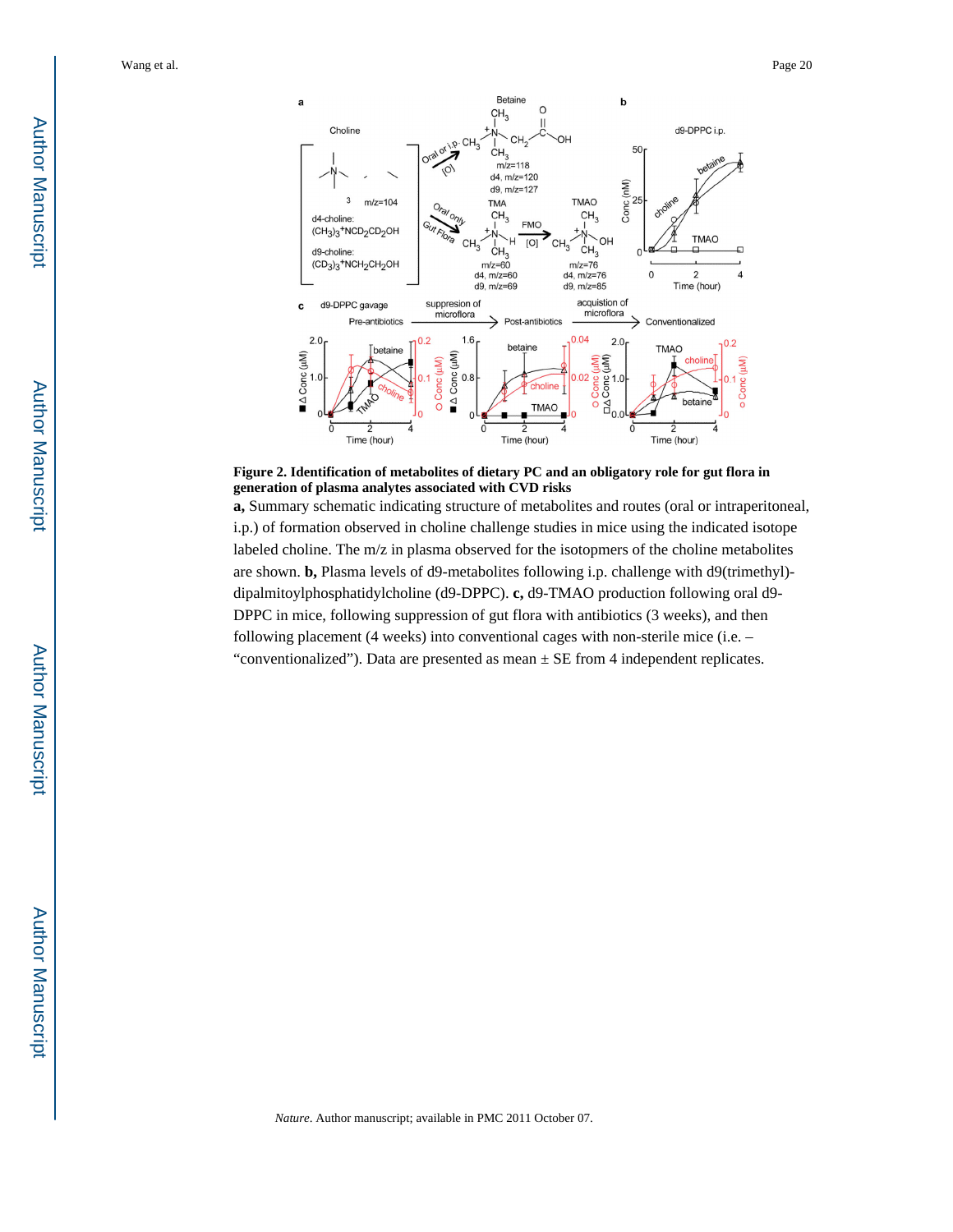

**Figure 3. Choline, TMAO and betaine are associated with atherosclerosis risks in humans and promote atherosclerosis in mice**

**a–c,** Spline models of the logistic regression analyses reflecting risk of cardiovascular disease (CVD) (with 95% CI) according to plasma levels of choline, TMAO and betaine in the entire cohort (n = 1876 subjects). **d,** Comparison in aortic lesion area among 20 week old female C57BL/6J.Apoe−/− mice fed with chow diet supplemented with the indicated amounts (wt/wt) of choline or TMAO from time of weaning (4 weeks). **e,** Relationship between plasma TMAO levels and aortic lesion area. **f**, Relationship between fasting plasma levels of TMAO versus CAD burden among subjects (N=1020). Boxes represent 25th, 50th and 75th percentile, and whiskers 5th and 95th percentile plasma levels. Single, double and triple coronary vessel disease refers to number of major coronary vessels demonstrating 50% stenosis on diagnostic coronary angiography.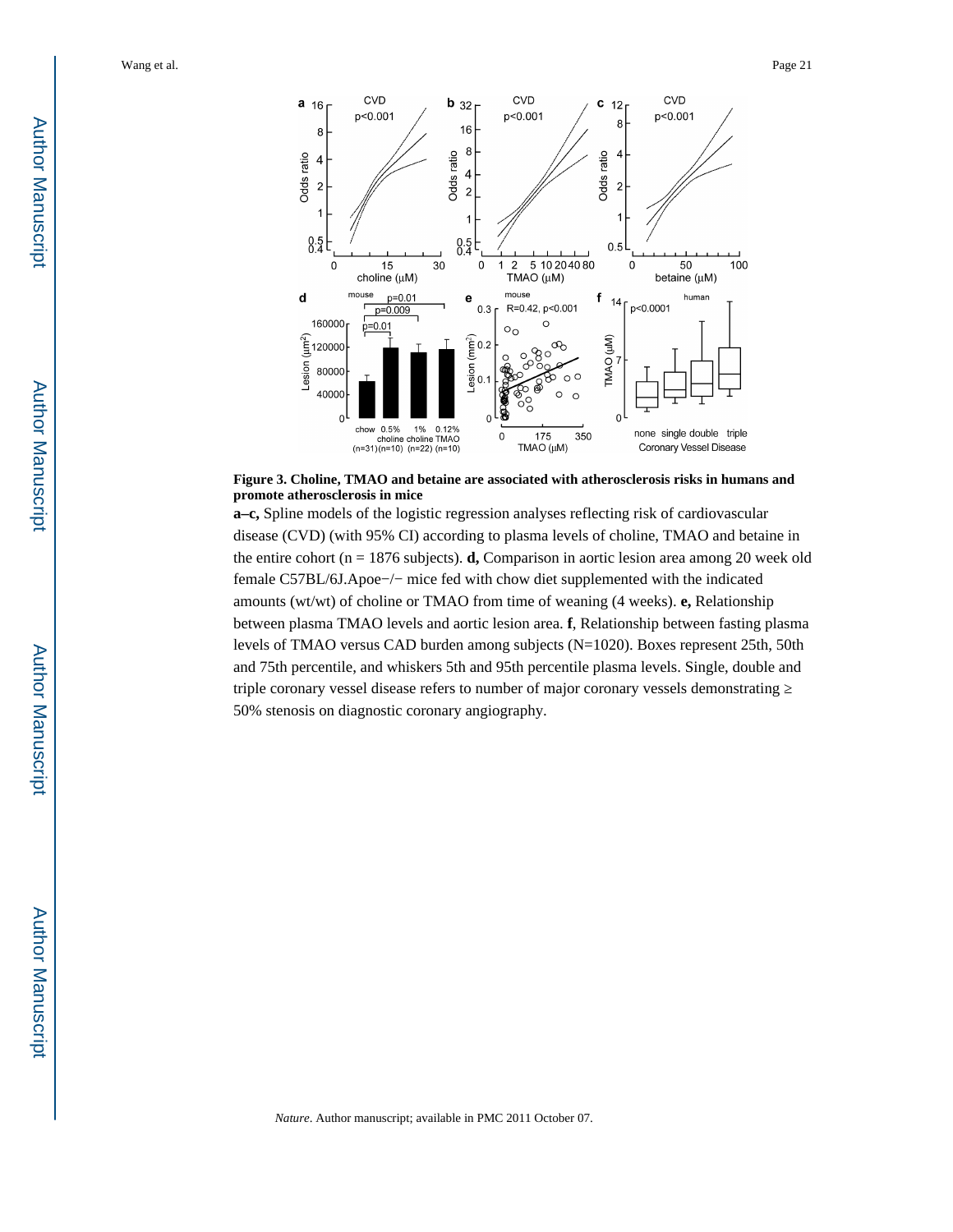

#### **Figure 4. Hepatic FMOs are linked to atherosclerosis and dietary PC metabolites enhance macrophage scavenger receptor expression**

**a–c,** Correlation between hepatic FMO3 expression and aortic lesion, plasma HDL cholesterol and TMAO in female mice from the F2 intercross between atherosclerosis prone C57BL/6J.Apoe−/− and atherosclerosis resistant C3H/HeJ Apoe−/− mice. **d**, Correlation between human hepatic FMO3 expression and plasma TMAO. **e,** Effect of FMO3 genotype (SNP rs3689151) on aortic sinus atherosclerosis in male mice from the C57BL6/J Apoe−/− and C3H/HeJ Apoe−/− F2 intercross. **f.g,** Quantification of scavenger receptor CD36 and SR-A1 in macrophages harvested from C57BL/6J mice (13 week) following three weeks of standard chow verses chow supplemented with the indicated amounts (wt/wt) of choline, TMAO or betaine. Data are presented as mean  $\pm$  SE from the indicated numbers of mice in each group.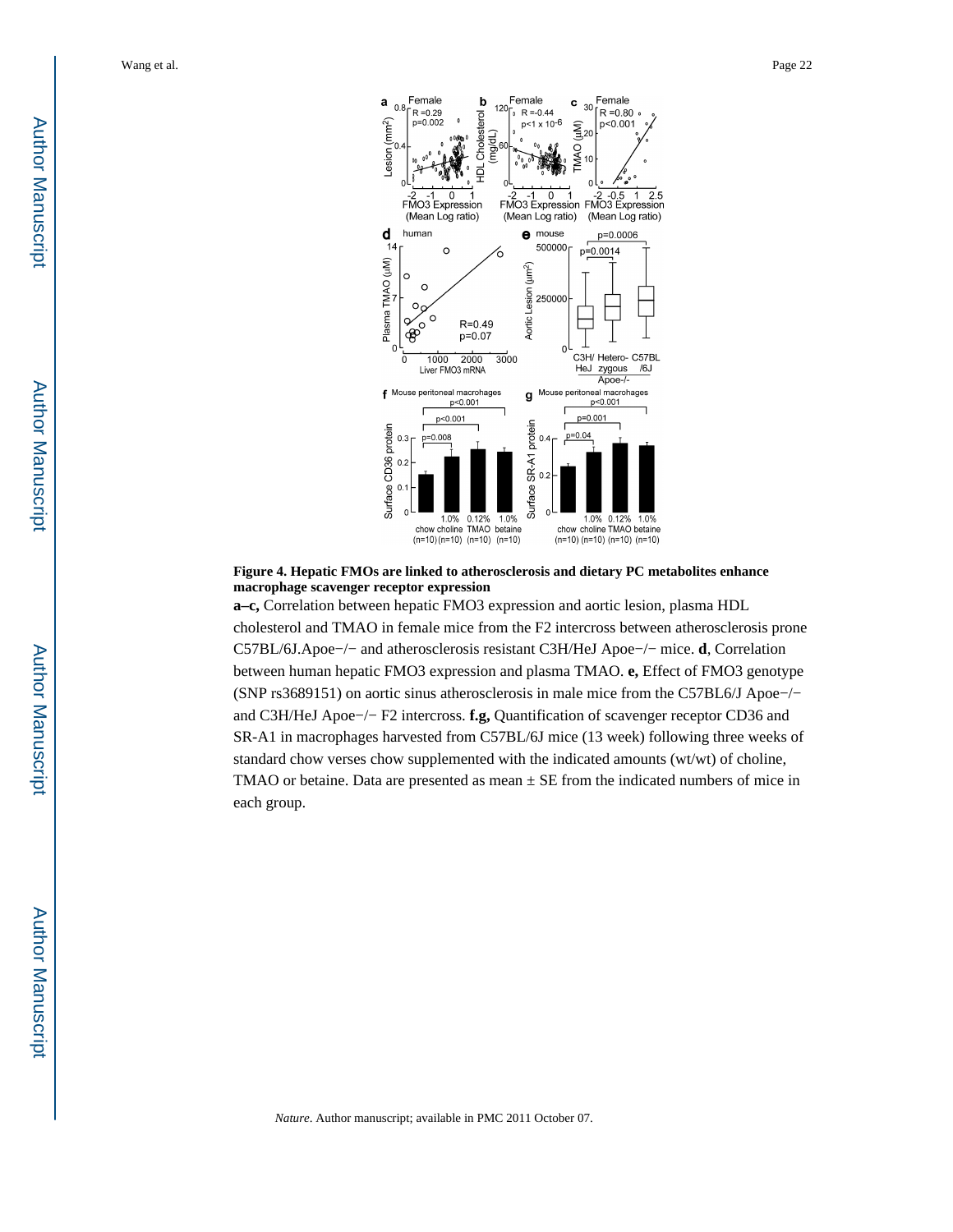

**Figure 5. Obligatory role of gut flora in dietary choline enhanced atherosclerosis**

**a**, Choline supplementation promotes macrophage foam cell formation in gut flora dependent fashion. C57BL/6J.Apoe−/− mice at time of weaning (4 weeks) were provided drinking water with versus without broad spectrum antibiotics (Abx), and placed on chemically defined diets similar in composition to normal chow (control diet,  $0.08 \pm 0.01\%$ ) total choline, wt/wt) or normal chow with high choline (choline diet,  $1.00\% \pm 0.01\%$  total choline, wt/wt). Resident peritoneal macrophages were recovered at 20 weeks of age. Typical images of oil-red-O/hematoxylin stained macrophages in each diet group are shown. **b**, Foam cell quantification from peritoneal macrophages recovered from mice in studies described in panel **a**. **c,** Macrophage cellular cholesterol content. **d,** Representative oil-red-O/hematoxylin stained aortic root sections from female C57BL/6J.Apoe−/− mice fed control and high choline diets in the presence versus absence of Abx. **e,f**, Aortic lesion area in 20 week old C57BL/6J.Apoe−/− mice off versus on Abx and fed with control versus choline diet. **g**, Aortic macrophage quantification with anti-F4/80 antibody staining. **h**, Quantitation of scavenger receptor CD36 in aorta within the indicated groups. Error bars represent s.e.m. from the indicated numbers of mice.